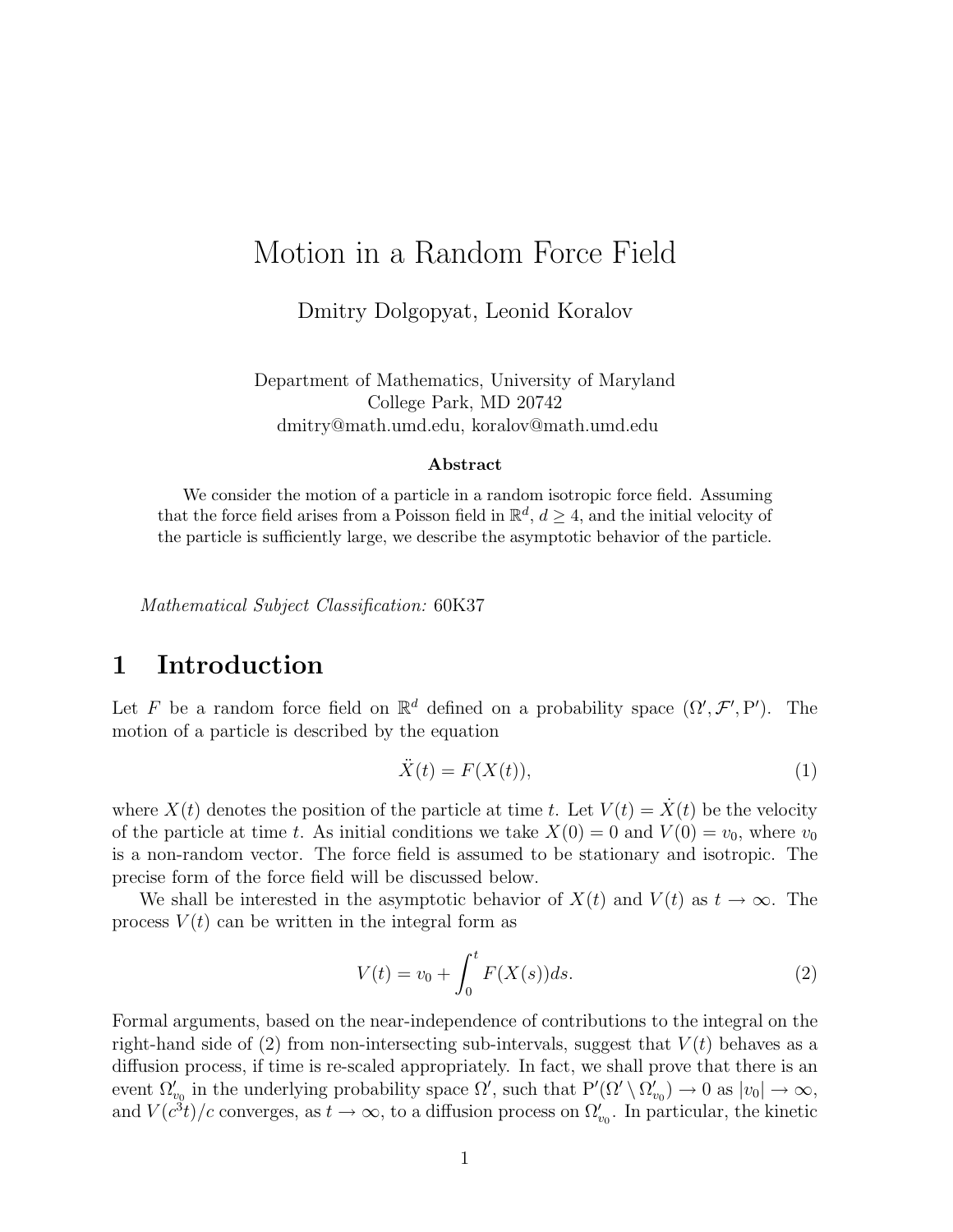energy of the particle will be shown to tend to infinity as  $t \to \infty$ . The precise formulation of these results will be provided in Section 3.

We cannot, however, expect that  $V(c^3t)/c$  converges to the diffusion process for almost all realizations of the force field, if  $v_0$  is fixed. Indeed, depending on the assumptions imposed on  $F$ , the trajectory may remain in a bounded region of space and the velocity may remain bounded with positive probability.

It must be noted that we must exclude the case  $F = \nabla H$ , where H is a stationary field, since in this case  $(X(t), V(t))$  is a Hamiltonian flow with the Hamiltonian  $\overline{H}(k, x) =$  $|k|^2/2 - H(x)$ , and  $|V(t)|^2/2 - H(X(t))$  is constant on the solutions of (1).

Earlier papers primarily studied the behavior of  $X(t)$  and  $V(t)$  on long time intervals, whose length, however, depended on  $|v_0|$ , where the initial velocity  $v_0$  was treated as a large parameter. We shall assume that  $v_0$  is fixed and t tends to infinity. The trade-off is that we need to exclude an event of small but positive measure from the underlying probability space.

Let us mention some of the earlier results concerning the long-time behavior of  $X(t)$ and  $V(t)$ . In [4], Kesten and Papanicolaou considered the equation

$$
\ddot{x}(t) = \varepsilon F(x(t))\tag{3}
$$

with the initial data  $x(0) = 0$  and  $v(0) = \tilde{v}$ . Certain mixing assumptions were imposed on the force field F. It was shown that if  $d \geq 3$ , the process  $v(t/\varepsilon^2)$  converges weakly to a diffusion process  $\overline{v}(t)$  with the initial data  $\overline{v}(0) = \tilde{v}$ . The generator of the limiting process can be written out explicitly. The process  $\varepsilon^2 x(t/\varepsilon^2)$  converges weakly to  $\overline{x}(t) = \int_0^t \overline{v}(s)ds$ .

Note that equations (1) and (3) are related via the change of variables

$$
X(t) = x(t/\sqrt{\varepsilon}), \quad v_0 = \tilde{v}/\sqrt{\varepsilon}.
$$
 (4)

Therefore, the convergence result for  $v(t/\varepsilon^2)$  can be formulated in terms of  $V(t)$  as follows: the process  $V(|v_0|^3t)/|v_0|$  converges to a diffusion process when  $v_0$  tends to infinity in such a way that  $v_0/|v_0| = \tilde{v}$  remains fixed. Similarly,  $X(|v_0|^3 t)/|v_0|^4$  converges weakly to a limiting process.

In [3], Durr, Goldstein, and Lebowitz extended the convergence results to the twodimensional case. The field F was assumed to be a gradient of  $H(x) = \sum_i h(x - p_i)$ , where h is a smooth function with compact support, and the points  $p_i$  form a Poisson field on the plane. An additional difficulty in the two-dimensional case is that, unlike the case with  $d \geq 3$ , typical trajectories of (1) will self-intersect. In [7], Komorowski and Ryzhik proved the two-dimensional result in the case when  $H$  is sufficiently mixing, but is not necessarily generated by a Poisson field.

In [6], Komorowski and Ryzhik considered the process (1) on a longer time scale. Namely, they demonstrated that  $X(|v_0|^{3+8\alpha}t)/|v_0|^{4(1+\alpha)}$  converges to a Brownian motion for all sufficiently small  $\alpha > 0$ . It was assumed that  $F = \nabla H$ , where H is sufficiently mixing.

Unlike the above papers, we shall consider the asymptotic behavior of  $V(t)$  when  $v_0$  is fixed and  $t \to \infty$ . First, however, assume that  $v_0 \to \infty$ ,  $v_0/|v_0| = \tilde{v}$ , and let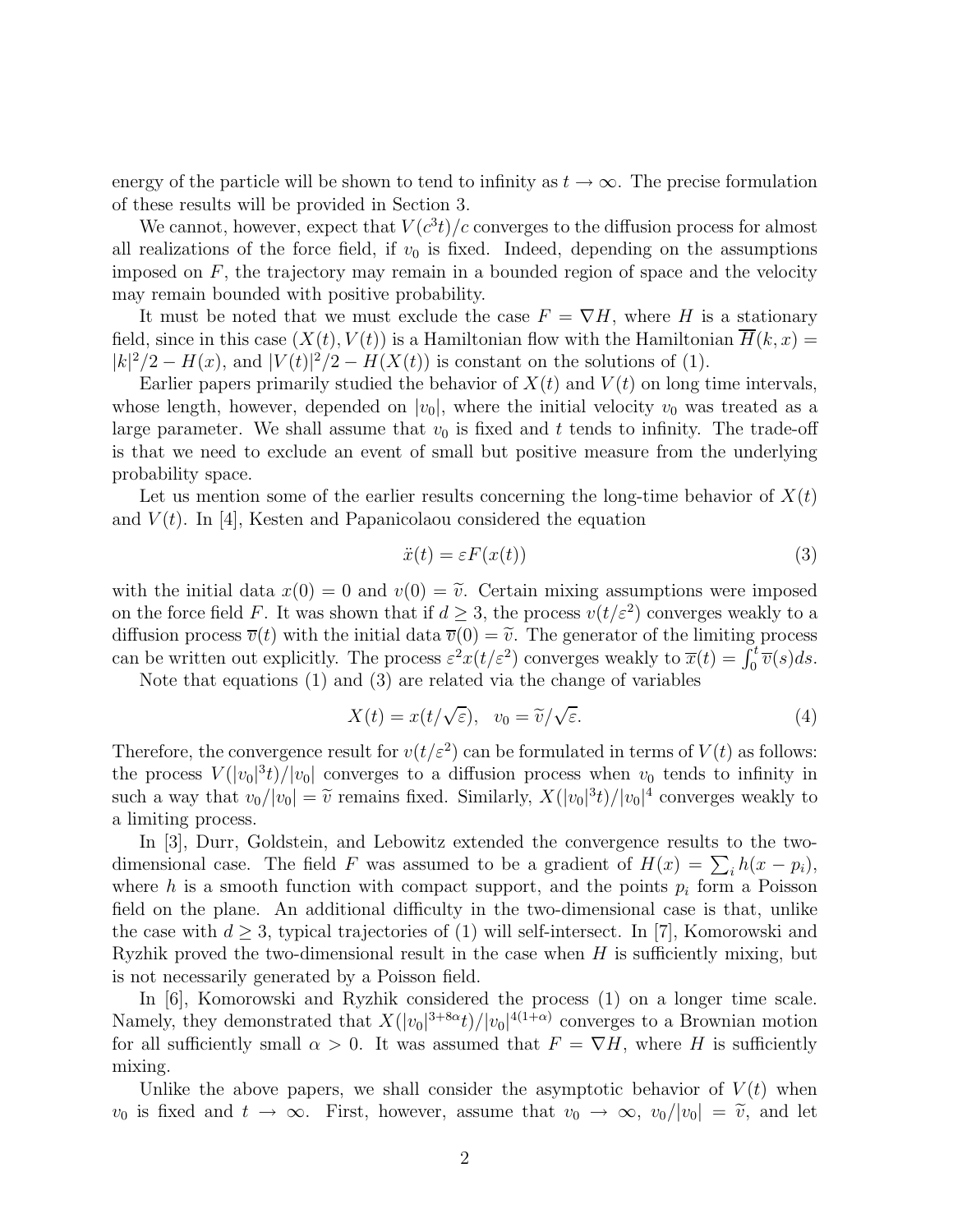$\overline{V}(t)$  be the limiting process for  $V(|v_0|^3t)/|v_0|$  as  $v_0 \to \infty$ . (It satisfies the stochastic differential equation (6), below.) As has been noted by Dolgopyat and De La Llave in [2], the process  $\overline{V}(t)$  is self-similar, that is for  $c > 0$  the process  $\overline{V}(c^3t)/c$  satisfies the same stochastic differential equation with initial condition  $\overline{V}(0)/c$ . Therefore, for c fixed,  $V(c^3|v_0|^3t)/(c|v_0|)$  tends to the diffusion process (6) starting at  $\tilde{v}/c$ . If, instead, we assume that  $v_0$  is large but fixed, and take the limit as  $c \to \infty$ , we formally obtain that  $V(c^3t)/c$ tends to the diffusion process (6) starting at the origin. We remark that the diffusion processes satisfying the self-similarity property described above are well understood (see e.g. [8], Section XI). In particular the fact that this process is non-recurrent for  $d > 3$ plays a crucial role in our analysis.

### 2 The Force Field

Let  $S_{R,m}$  be the space of smooth functions  $f : \mathbb{R}^d \to \mathbb{R}^d$  which are supported inside the ball or radius R centered at the origin and satisfy  $||f||_{C^2(\mathbb{R}^d)} \leq m$ . Let  $\mu$  be a probability measure on  $S_{R,m}$ . We assume that

$$
\int_{S_{R,m}} \int_{\mathbb{R}^d} f(x) dx d\mu(f) = 0.
$$

We also assume that  $\mu$  is isotropic, that is the vectors  $(O^{-1}f(Ox_1),..., O^{-1}f(Ox_n))$  and  $(f(x_1),..., f(x_n))$  have the same distribution for any orthogonal matrix O and points  $x_1, ..., x_n \in \mathbb{R}^d$ . Suppose that on a probability space  $(\Omega', \mathcal{F}', P')$  we have a sequence of functions  $f_i: \Omega' \to S_{R,m}$  which are independent and identically distributed with distribution  $\mu$ . We shall consider random vector fields  $F$  of the form

$$
F(x) = \sum_{i=1}^{\infty} f_i(x - r_i),
$$
\n(5)

where  $r_i$  form a Poisson point field with unit intensity on  $\mathbb{R}^d$ . We assume that the Poisson field is defined over the same probability space  $(\Omega', \mathcal{F}', P')$  and is independent of the sequence  $f_i$ . Note that the force field F defined by (5) is stationary, isotropic, and has zero mean. We shall denote the *j*-th coordinate of the vector  $F$  by  $F^j$ .

We observe that the fact that our force is Poisson and rotation invariant (rather than a general strongly mixing force) is primarily used in subsection 6.2. An alternative approach would be to estimate the rate of convergence in the averaging theorem (our Lemma 5.5) using the techniques of  $[1]$  or  $[6]$  but this would make the proof much more complicated. Therefore in this paper to we consider the simplest possible force distribution leaving the extension to more general force fields as an open question.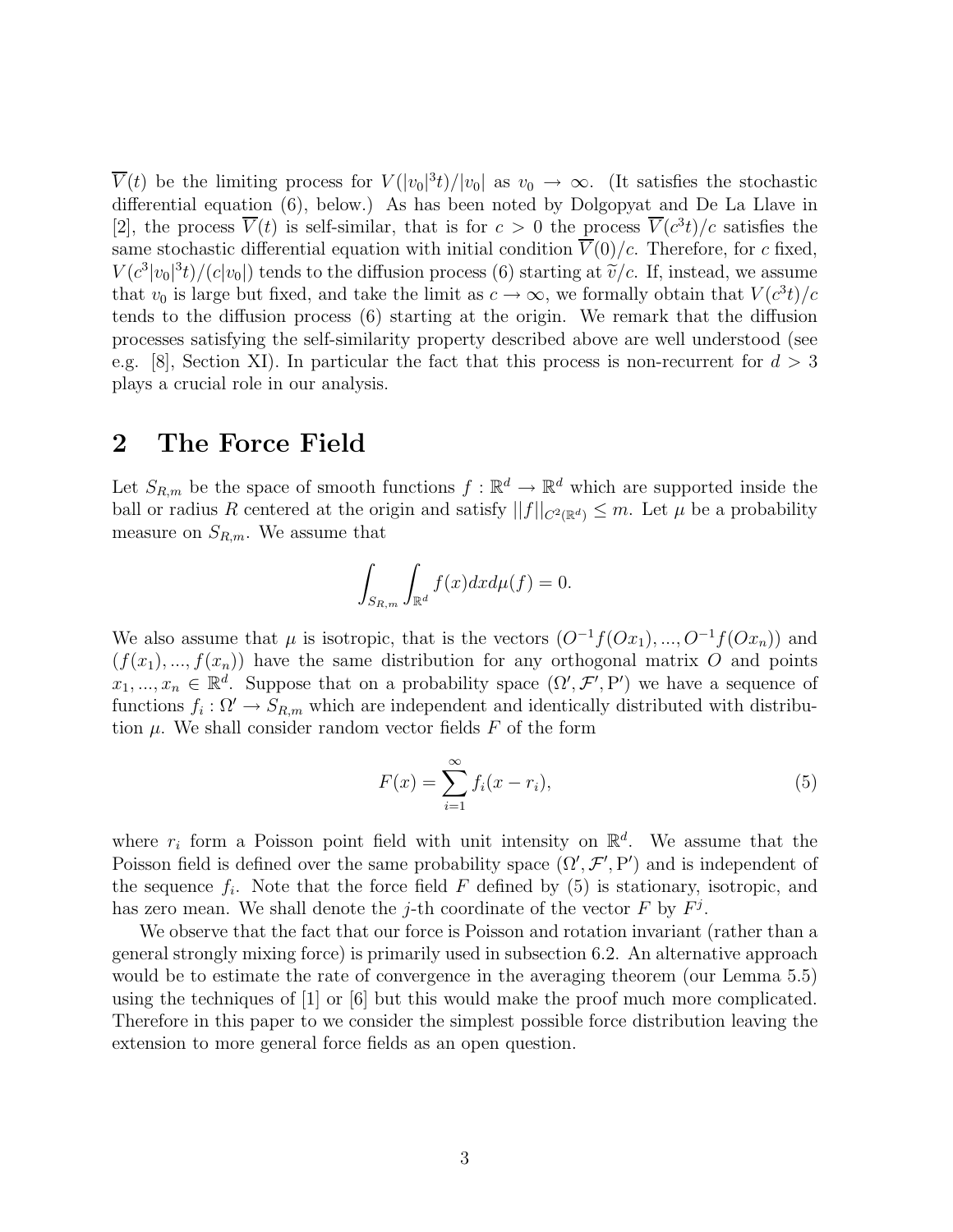### 3 Formulation of the Main Result

Let  $W_t$  be a standard d-dimensional Brownian motion. Consider the d-dimensional process  $\overline{V}(t)$  which satisfies the diffusion equation

$$
d\overline{V}(t) = \frac{1}{\sqrt{|\overline{V}(t)|}} \left( \lambda dW_t + (\sigma - \lambda) \frac{\overline{V}(t)}{|\overline{V}^2(t)|} (\overline{V}(t), dW_t) \right) + \frac{((d-2)\sigma^2 - (d-1)\lambda^2)\overline{V}(t)}{2|\overline{V}(t)|^3} dt,
$$
\n(6)

where

$$
\sigma^2 = \int_{-\infty}^{\infty} E(F^1(0)F^1(e_1 t))dt, \quad \lambda^2 = \int_{-\infty}^{\infty} E(F^2(0)F^2(e_1 t))dt,
$$
\n(7)

and  $e_1$  is the first coordinate vector. It is clear that the integrals defining  $\sigma^2$  and  $\lambda^2$  are non-negative. We shall require that

$$
\int_{-\infty}^{\infty} E(F^1(0)F^1(e_1t))dt > 0.
$$
 (8)

Thus, the case when  $F = \nabla H$ , where H is a stationary random field, is excluded from consideration. The generator of the process  $\overline{V}(t)$  is

$$
L = \frac{1}{2} \sum_{i,j=1}^{d} \frac{\partial}{\partial v_i} a_{ij}(v) \frac{\partial}{\partial v_j},
$$

where

$$
a_{ij}(v) = \int_{-\infty}^{\infty} E(F^i(0)F^j(vt))dt.
$$

By examining the stochastic differential equation satisfied by  $|\overline{V}(t)|^2/2$  (see formula (9) below), it is it follows that the origin is an inaccessible point for the process  $V(t)$  if  $d \geq 3$ (see [8], Section XI). Therefore the solution of (6) with initial condition  $\overline{V}(0) \neq 0$  exists for all t. By the solution with the initial condition  $\overline{V}(0) = 0$  we shall mean the limit in distribution, as  $\overline{V}(0) \to 0$ , of solutions with initial condition  $\overline{V}(0)$ . We shall prove the following theorem.

**Theorem 3.1.** Let F be a vector field in  $\mathbb{R}^d$ ,  $d \geq 4$ , given by (5), which satisfies (8). For each sufficiently large  $v_0$  there is a set  $\Omega'_{v_0}$  such that  $\lim_{|v_0|\to\infty} P'(\Omega'_{v_0}) = 1$  and if  $\Omega'_{v_0}$  is viewed as a probability space with the measure  $P'_{v_0}(A) = P'(A)/P'(\Omega'_{v_0})$ , then

(a) the processes  $X(t)$  and  $V(t)$  tend to infinity almost surely,

(b) the processes  $V(c^3t)/c$  on  $\Omega'_{v_0}$  converge in distribution, as  $c \to \infty$ , to the solution of (6) with the initial condition  $\overline{V}(0) = 0$ .

Let  $E(t) = |V(t)|^2/2$  be the kinetic energy of the particle at time t, and  $\overline{E}(t) =$  $|\overline{V}(t)|^2/2$ , where  $\overline{V}(t)$  is the solution of (6) with initial condition  $\overline{V}(0) = 0$ . By the Ito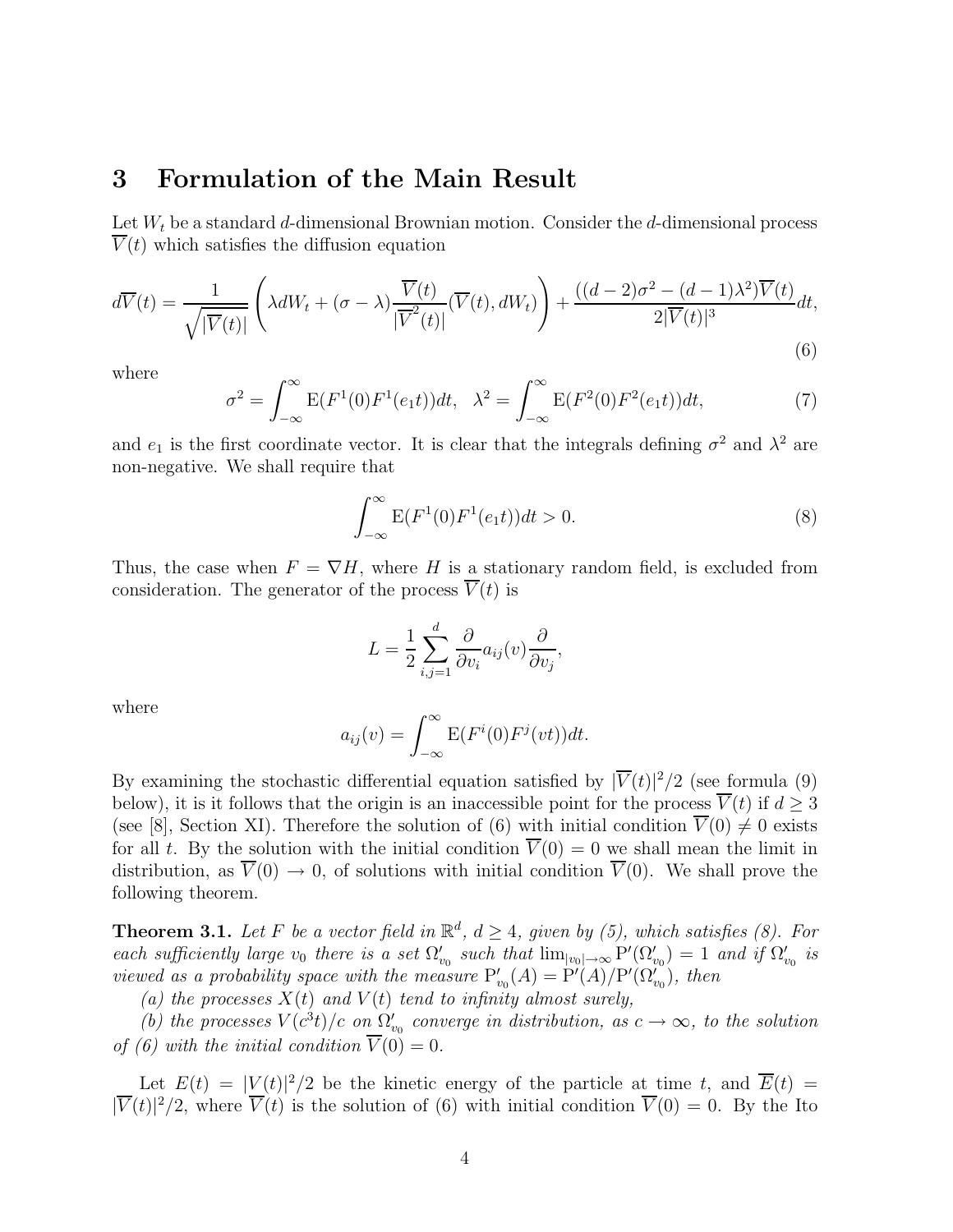formula,  $\overline{E}(t)$  is the solution of

$$
d\overline{E}(t) = \sigma (2\overline{E}(t))^{1/4} dB_t + \frac{\sigma^2 (d-1)}{2\sqrt{2E}(t)} dt
$$
\n(9)

with the initial condition  $E(0) = 0$ , where  $B_t$  is a standard one-dimensional Brownian motion.

**Remark.** Up to a change of time by a constant factor, the process  $\overline{E}^{3/4}(t)$  is a Bessel process with dimension  $2d/3$ . Therefore if  $d > 3$  then

$$
P_{v_0}(|\overline{V}(t)| \text{ reaches } 2|v_0| \text{ before } |v_0|/2) > \frac{1}{2}.
$$
 (10)

Let

$$
\overline{X}(t) = \int_0^t \overline{V}(s)ds.
$$
\n(11)

Theorem 3.1 immediately implies the following.

**Corollary 3.2.** Let F be a vector field in  $\mathbb{R}^d$ ,  $d \geq 4$ , given by (5), which satisfies (8). For each sufficiently large  $v_0$  there is a set  $\Omega'_{v_0}$  such that  $\lim_{|v_0|\to\infty} P'(\Omega'_{v_0})=1$  and if  $\Omega'_{v_0}$ is viewed as a probability space with the measure  $P'_{v_0}(A) = P'(A)/P'(\Omega'_{v_0})$ , then

(a) the processes  $E(c^3t)/c^2$  on  $\Omega'_{v_0}$  converge in distribution, as  $c \to \infty$ , to the solution of (9) with the initial condition  $\overline{E}(0) = 0$ . The processes  $X(c^3t)/c^4$  on  $\Omega'_{v_0}$  converge in distribution, as  $c \to \infty$ , to the process  $\overline{X}(t)$  defined by (11).

(b) There is a constant c such that  $E(t)/t^{2/3}$  converges in distribution to a random variable with density

$$
p(x) = \frac{3}{2\Gamma(d/3)} x^{\frac{d}{2}-1} \exp\left(-x^{\frac{3}{2}}\right).
$$

#### 4 Auxiliary Processes

#### 4.1 Time Discretization

Let  $X(t)$  be the solution of (1) with initial conditions  $X(0) = 0, V(0) = v_0$ . We assume that the field F and, consequently, the process  $X(t)$  are defined on a probability space  $(\Omega', \mathcal{F}', P')$ . Assume, momentarily, that the trajectories of  $X(t)$  always "keep exploring" new regions of  $\mathbb{R}^d$  in the sense that for any  $t \geq 0$  the tail of the trajectory  $X(s)$ ,  $s \geq t+1$ , is separated from the initial part of the trajectory  $X(s)$ ,  $s \leq t$ , by a distance larger than 2R. Then, for large t, the interval  $[0, t]$  can be split into sub-intervals, such that the contribution to the integral on the right-hand side of (2) from different sub-intervals are almost independent. This fact will be helpful when proving that  $V(c^3t)/c$  converges to a diffusion process.

We shall demonstrate that with high probability the trajectories of the process  $X(t)$ indeed have the desired property if the initial velocity is large. To this end, we shall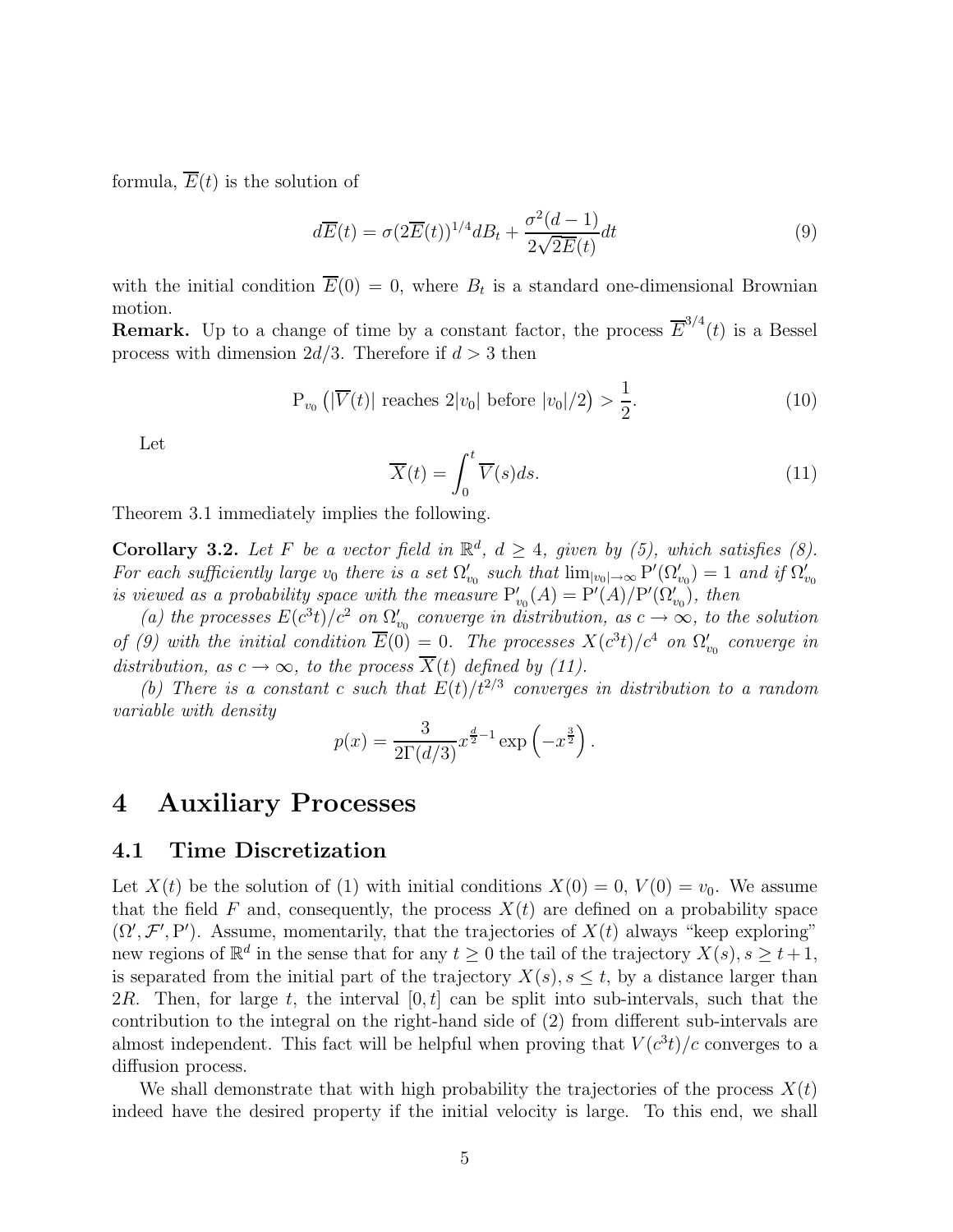construct an auxiliary process  $Y(t)$  on a probability space  $(\Omega, \mathcal{F}, P)$ . The processes  $X(t)$ and  $Y(t)$  will have the same distribution if events with small probabilities are excluded from their respective probability spaces. The process  $Y(t)$  is defined as the solution of

$$
\ddot{Y}(t) = \tilde{F}(t, Y(t)), \quad Y(0) = 0, \quad \dot{Y}(0) = v_0,
$$
\n(12)

where  $\widetilde{F}(t,x)$  can be obtained from  $F(x)$  by "switching on" new versions of  $F(x)$  at stopping times  $\tau_n$ , as described below.

Let  $i, n \geq 1$ , and  $f_i^n$  be independent identically distributed functions with distribution  $\mu$ . Let  $F_0 = F$ . Define the sequence of random fields  $F_1, F_2, \dots$  as follows:

$$
F_n(x) = \sum_{i=1}^{\infty} f_i^n(x - r_i^n),
$$

where, for each  $n \geq 1$ ,  $r_i^n$  form a Poisson point field with unit intensity on  $\mathbb{R}^d \setminus B_{2R}(0)$ and zero intensity on  $B_{2R}(0)$ , and  $B_{2R}(0)$  is the ball of radius 2R centered at the origin. The Poisson fields  $r^0, r^1, r^2, \dots$  are assumed to be independent (here  $r^0 = r$ ). We can assume that the random fields  $F_n$  are defined on a probability space  $(\Omega, \mathcal{F}, P)$ , which is an extension of the original probability space  $(\Omega', \mathcal{F}', P')$ . Let  $\tau_0 = 0$ ,  $F_0 = F_0$ ,  $Y_0 = 0$ , and  $v_0$  be the initial condition for the process  $X(t)$ . Assuming that  $\tau_{n-1}$ ,  $F_{n-1}$ ,  $Y_{n-1}$ , and  $v_{n-1}$  have been defined for some  $n \geq 1$ , we inductively define  $\tau_n$ ,  $\widetilde{F}_n$ ,  $Y_n$ , and  $v_n$ . Let  $y(t)$ be the solution of the equation

$$
\ddot{y}(t) = \widetilde{F}_{n-1}(y(t)), \quad t \ge \tau_{n-1}
$$

with the initial conditions  $y(\tau_{n-1}) = Y_{n-1}$ ,  $\dot{y}(\tau_{n-1}) = v_{n-1}$ . Let  $l = 4R$ . Let  $\tau_n$  be the first time after  $\tau_{n-1} + l|v_{n-1}|^{-1}$  when there are no points  $r_i^{n-1}$ ,  $i \geq 1$ , within the 2R-neighborhood of  $y(t) - Y_{n-1}$ , that is

$$
\tau_n = \inf\{t \ge \tau_{n-1} + l|v_{n-1}|^{-1} : \inf_{i \ge 1} |y(t) - Y_{n-1} - r_i^{n-1}| \ge 2R\}.
$$

If  $\tau_n = \infty$ , then  $Y_i$ ,  $v_i$  and  $F_i(x)$  are undefined for  $i \geq n$ . Otherwise, define  $Y_n = y(\tau_n)$ ,  $v_n = \dot{y}(\tau_n)$ , and  $\tilde{F}_n(x) = F_n(x - Y_n)$ .

Now we can set  $\widetilde{F}(t, x) = \widetilde{F}_{n-1}(x)$  for  $\tau_{n-1} \leq t < \tau_n$ . Then the solution  $Y(t)$  of (12) satisfies  $Y(\tau_n) = Y_n$  and  $Y(\tau_n) = v_n$ . The relation of  $Y(t)$  to the original process  $X(t)$  is explained by the following lemma.

**Lemma 4.1.** Let  $Y(t)$  be the solution of (12) on the probability space  $(\Omega, \mathcal{F}, P)$ . For each sufficiently large  $v_0$  there are sets  $\Omega'_{v_0} \subseteq \Omega'$  and  $\Omega_{v_0} \subseteq \Omega$  with the following properties:

 $(a) \lim_{|v_0| \to \infty} P'(\Omega'_{v_0}) = \lim_{|v_0| \to \infty} P(\Omega_{v_0}) = 1.$ 

(b) The processes  $\check{X}(t)$  and  $Y(t)$  have the same distribution if restricted to the spaces  $\Omega_{v_0}^\prime$  and  $\Omega_{v_0}$ , respectively.

(c) If  $\Omega_{v_0}$  is viewed as a probability space with the measure  $P_{v_0}(A) = P(A)/P(\Omega_{v_0}),$ then the processes  $\dot{Y}(c^3t)/c$  on  $\Omega_{v_0}$  converge in distribution, as  $c \to \infty$ , to the solution of (6) with the initial condition  $V(0) = 0$ .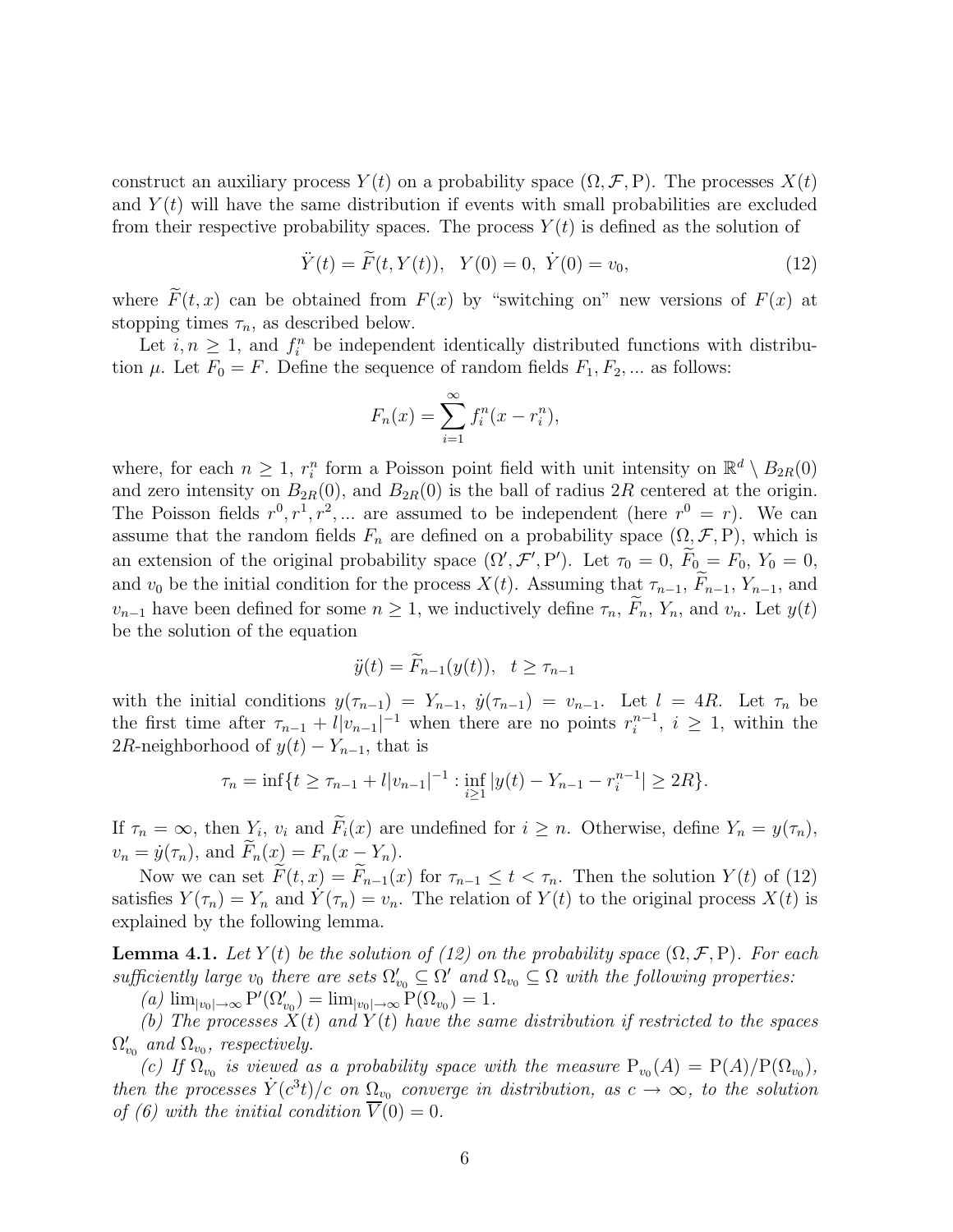It is clear that Theorem 3.1 follows from Lemma 4.1. We shall study the properties of  $Y(t)$  and prove parts (a) and (b) of Lemma 4.1 in Section 5. We then prove part (c) of Lemma 4.1 in Section 7.

#### 4.2 Another Auxiliary Process

Note that the distribution of vector field  $F_0$  is slightly different from the distribution of the fields  $F_n$ ,  $n \geq 1$ . Namely,  $F_0$  is a based on a Poisson field on  $\mathbb{R}^d$ , while  $F_n$ ,  $n \geq 1$ , are based on Poisson fields on  $\mathbb{R}^d \setminus B_{2R}(0)$ .

Consider the vector field  $\overline{F}$ , which is defined in the same way as  $\widetilde{F}$ , except that now we assume  $F_0$  to be defined by a Poisson field with unit intensity on  $\mathbb{R}^d \setminus B_{2R}(0)$  and zero intensity on  $B_{2R}(0)$ . The process  $Z(t)$  is defined as the solution of

$$
\ddot{Z}(t) = \overline{F}(t, Z(t)), \quad Z(0) = 0, \quad \dot{Z}(0) = w_0,
$$

where  $w_0$  is a random vector independent of  $\overline{F}$ . The reason to consider  $Z(t)$  is the following Markov property.

Let  $\mathcal{G}_n$  be the  $\sigma$ -algebra generated by  $\overline{F}_i$ ,  $i \leq n-1$ . For any  $n \geq 1$ ,  $A \in \mathcal{B}(\mathbb{R}^d)$ , and  $B \in \mathcal{B}(C([0,\infty)))$  we have:

 $P(Y(\tau_n + \cdot) \in B | \mathcal{G}_n) \chi_{\{Y(\tau_n) \in A\}} = P(Z(\cdot) \in B) \chi_{\{w_0 \in A\}}$  in distribution,

where the initial velocity vector  $w_0$  for the process  $Z(t)$  is assumed to be distributed as  $Y(\tau_n)$ .

# 5 Preliminaries

In this section we recall some results about diffusion approximation for the process  $Y(t)$ and provide bounds on probabilities of some unlikely events.

# 5.1 Behavior of  $Y(t)$  and  $\dot{Y}(t)$  on the Time Interval  $[\tau_n, \tau_{n+1}]$

In this subsection we shall prove that with high probability the velocity vector does not change significantly between the times  $\tau_n$  and  $\tau_{n+1}$  if  $|v_n|$  is large. Therefore  $Y(t)$  can be well approximated by a straight line.

Let us examine the equation

$$
\ddot{y}(t) = \ddot{F}_n(y(t)), \ \ y(\tau_n) = Y_n, \ \dot{y}(\tau_n) = v_n,
$$
\n(13)

on the part of the probability space where  $\tau_n < \infty$ . Note that  $Y(t)$  satisfies this equation on the interval  $[\tau_n, \tau_{n+1}].$ 

Let  $z_n(t) = Y_n + (t - \tau_n)v_n$ , that is  $z_n(t)$  is the solution of

$$
\ddot{z}_n(t) = 0, \quad z_n(\tau_n) = Y_n, \ \dot{z}_n(\tau_n) = v_n.
$$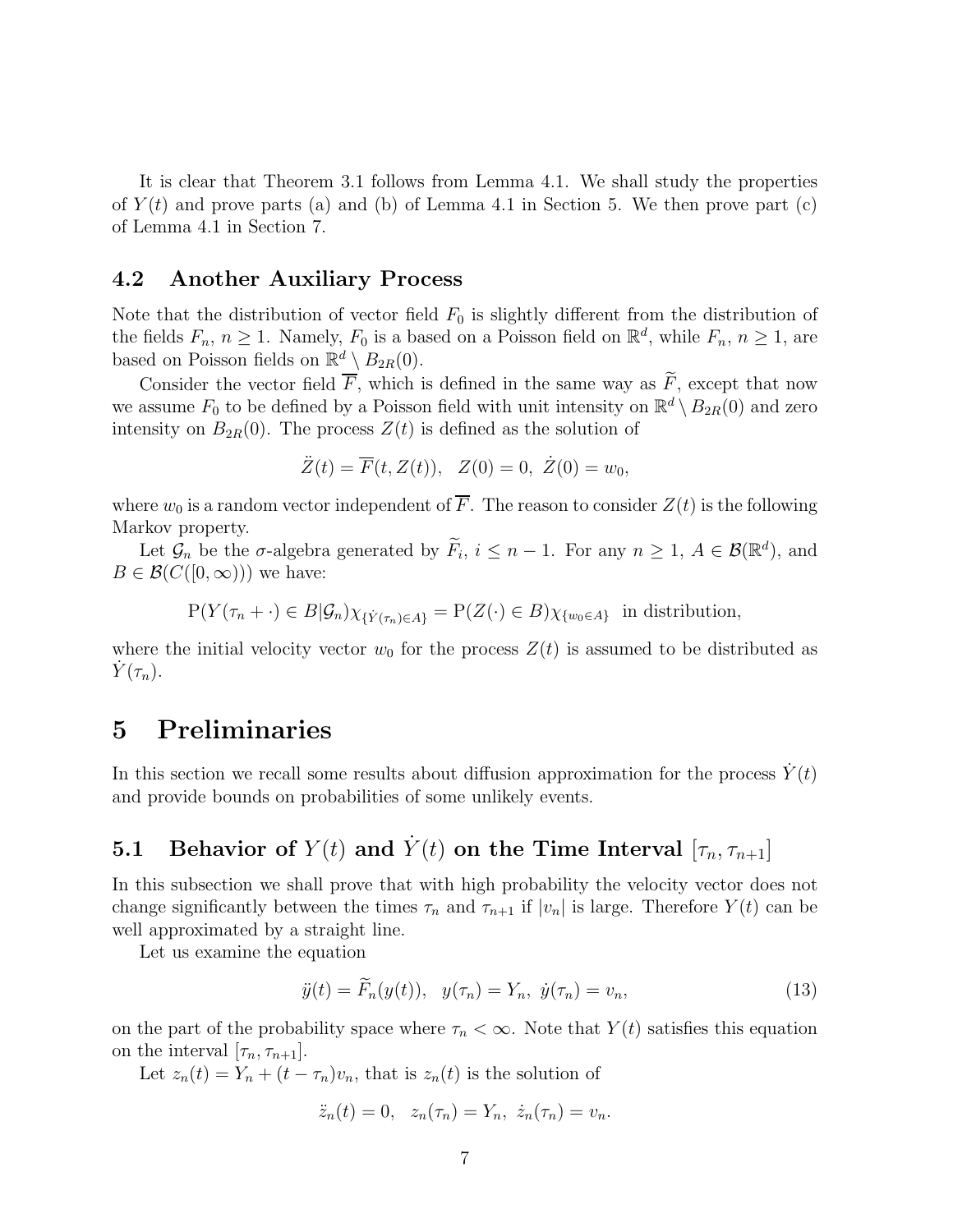Let  $-1 < \alpha < 0$ . Let  $T_n = |v_n|^\alpha$ . Let  $\eta_n, n \ge 1$  be the first time after  $\tau_{n-1} + l|v_{n-1}|^{-1}$ when there are no points  $r_i^{n-1}$ ,  $i \geq 1$ , within the 2R-neighborhood of  $z_{n-1}(t) - Y_{n-1}$ , that is

$$
\eta_n = \inf\{t \ge \tau_{n-1} + l|v_{n-1}|^{-1} : \inf_{i \ge 1} |z_{n-1}(t) - Y_{n-1} - r_i^{n-1}| \ge 2R\}.
$$

Let

$$
\xi_n(t) = \int_{\tau_n}^t \widetilde{F}_n(z_n(s))ds, \quad \zeta_n(t) = \int_{\tau_n}^t \xi_n(s)ds, \quad \tau_n \le t \le \tau_n + T_n.
$$

Let us first examine (13) with  $n = 0$ . We shall say that an event (which depends on  $v_0$ ) happens with high probability if for any N the probability of the complement does not exceed  $|v_0|^{-N}$  for all sufficiently large  $|v_0|$ . From the definition of  $F_0$  it easily follows that for any  $\delta > 0$ 

$$
||F_0||_{C^2(B_{|v_0|}(0))} \le \delta \ln |v_0| \tag{14}
$$

with high probability. It is not difficult to show that for any  $\delta > 0$ 

$$
\sup_{0 \le t \le T_0} |\xi_0(t)| \le |v_0|^{(\alpha - 1)/2 + \delta} \tag{15}
$$

with high probability. Therefore, for any  $\delta > 0$ 

$$
\sup_{0 \le t \le T_0} |\zeta_0(t)| \le |v_0|^{(3\alpha - 1)/2 + \delta} \tag{16}
$$

with high probability. By (13),

$$
y(t) = z_0(t) + \zeta_0(t) + \int_0^t \int_0^u (F_0(y(s)) - F_0(z_0(s))) ds du.
$$

Therefore, if  $y(t) \in B_{|v_0|}(0)$  for  $0 \le t \le T_0$ , then

$$
|y(t) - z_0(t) - \zeta_0(t)| \le T_0||F_0||_{C^1(B_{|v_0|}(0))} \int_0^t |y(s) - z_0(s)| ds \quad \text{for } 0 \le t \le T_0.
$$

By (14), (16), and due to the Gronwall Inequality, for any  $\delta > 0$ 

$$
\sup_{0 \le t \le T_0} |y(t) - z_0(t)| \le |v_0|^{(3\alpha - 1)/2 + \delta} \tag{17}
$$

with high probability. By (13),

$$
\dot{y}(t) - v_0 = \xi_0(t) + \int_0^t (F_0(y(s)) - F_0(z_0(s)))ds.
$$

Due to (15) and (17), for any  $\delta > 0$ 

$$
\sup_{0 \le t \le T_0} |\dot{y}(t) - v_0| \le |v_0|^{(\alpha - 1)/2 + \delta} \tag{18}
$$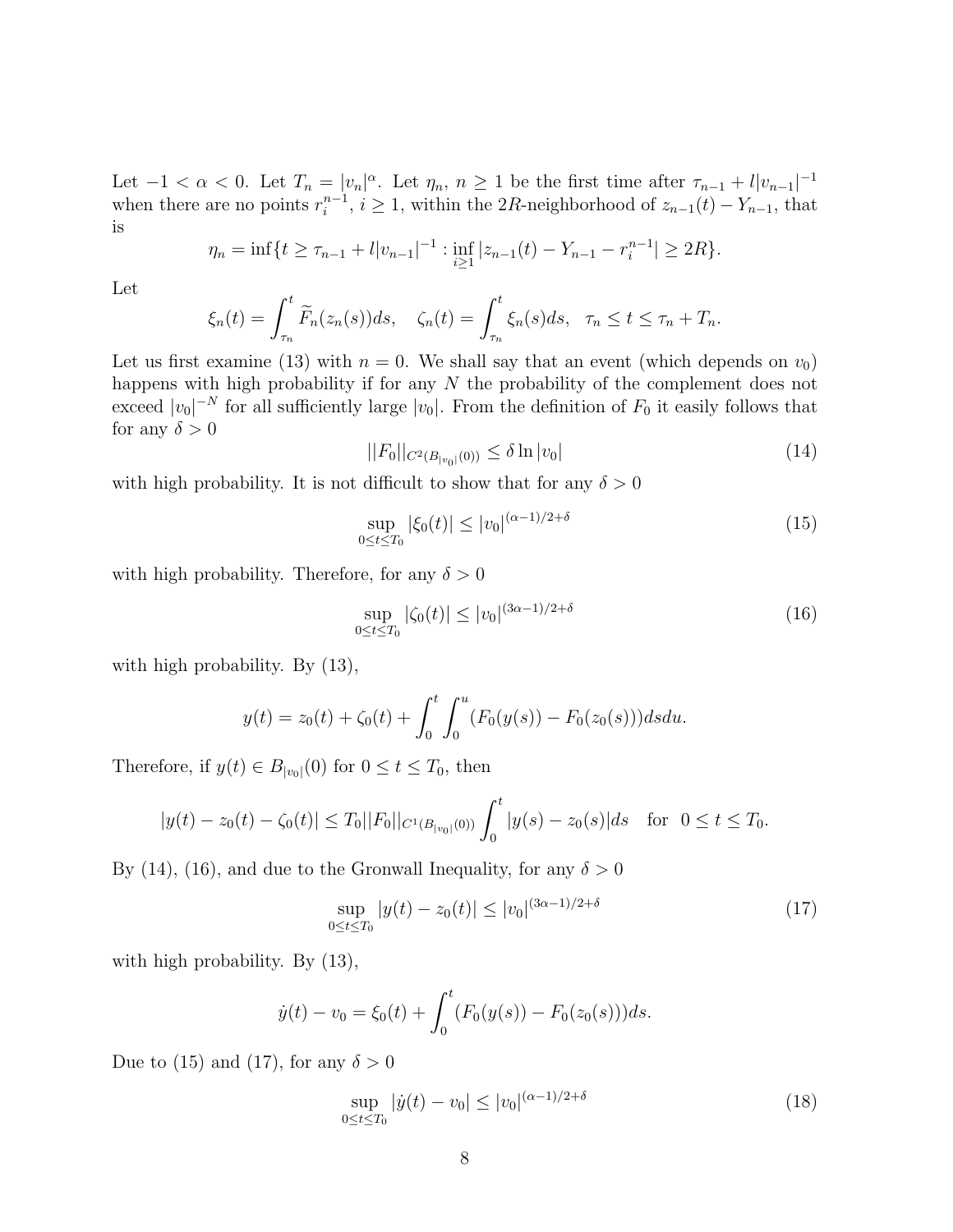with high probability. By the expression  $\langle \nabla F_0, v \rangle$ , where v is a vector, we shall mean the vector w with components  $w^j = \sum_{i=1}^d F_0^j$  $D_{0}^{j} x_i v^i$ . If  $y(t) \in B_{|v_0|}(0)$  for  $0 \le t \le T_0$ , then by the Taylor formula

$$
\sup_{0 \le t \le T_0} |\dot{y}(t) - v_0 - \xi_0(t)| \le
$$
  

$$
\le \sup_{0 \le t \le T_0} |\int_0^t \langle \nabla F_0(z_0(s)), (y(s) - z_0(s)) \rangle ds| + \sup_{0 \le t \le T_0} \frac{1}{2} \int_0^t ||F_0||_{C^2(B_{|v_0|}(0))} |y(s) - z_0(s)|^2 ds.
$$

From (14) and (17) it follows that for any  $\delta > 0$  the second term in the right-hand side does not exceed  $|v_0|^{4\alpha-1+\delta}$  with high probability. To estimate the first term we need to use the fact that

$$
\sup_{0\leq t\leq T_0}|\int_0^t F_{0\,x_i}^j(z_0(s))ds|\leq |v_0|^{(\alpha-1)/2+\delta}\;,\;\;1\leq i,j\leq d,
$$

with high probability. Then, after integrating by parts and using  $(17)$  and  $(18)$ , we obtain that the first term in the right-hand side does not exceed  $|v_0|^{2\alpha-1+\delta}$  with high probability. Therefore, for any  $\delta > 0$ 

$$
\sup_{0 \le t \le T_0} |\dot{y}(t) - v_0 - \xi_0(t)| \le |v_0|^{2\alpha - 1 + \delta} \tag{19}
$$

with high probability.

Using the proximity of  $y(t)$  and  $z_0(t)$  (formula (17)) it is not difficult to show that for any  $\delta > 0$ 

$$
\tau_1 \le T_0 \tag{20}
$$

with high probability and

$$
|\xi_0(\tau_1) - \int_0^{\eta_1} F_0(z_0(s))ds| \le |v_0|^{-1+\delta}
$$

with high probability. Let  $H_n$  be the following event

$$
H_n = \{ |\xi_n(\tau_{n+1}) - \int_{\tau_n}^{\eta_{n+1}} F_n(z_n(s))ds| \le |v_n|^{-1+\delta} \}.
$$

In the Appendix we again use the proximity of  $y(t)$  and  $z_0(t)$  to prove that

$$
\mathcal{E}\left(\chi_{H_0}|\xi_0(\tau_1) - \int_0^{\eta_1} F_0(z_0(s))ds|\right) \le |v_0|^{-3+\delta} \tag{21}
$$

for all sufficiently large  $|v_0|$ . Combining (20) with (18), we obtain that for any  $\delta > 0$ 

$$
\sup_{0 \le t \le \tau_1} |\dot{y}(t) - v_0| \le |v_0|^{(\alpha - 1)/2 + \delta}
$$

with high probability. Recalling that we could take  $\alpha$  to be arbitrarily close to  $-1$ , we can summarize the results obtained above as the following lemma.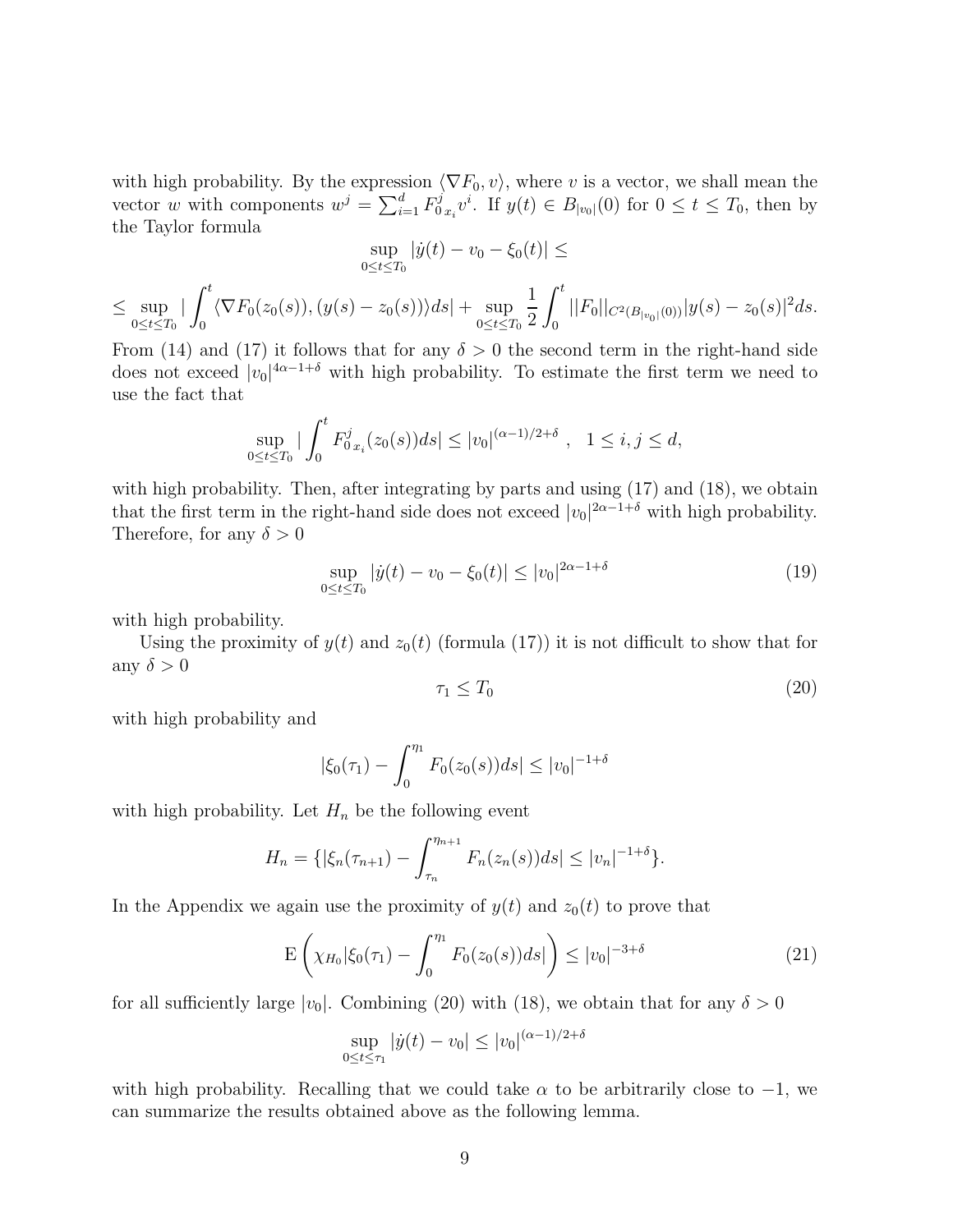**Lemma 5.1.** For any N and  $\delta > 0$  we have

$$
P(\tau_1 > |v_0|^{-1+\delta}) \le |v_0|^{-N}, \tag{22}
$$

$$
P\left(\sup_{0\leq t\leq\tau_1}|\dot{Y}(t)-v_0|>|v_0|^{-1+\delta}\right)\leq|v_0|^{-N},\tag{23}
$$

$$
P\left(\sup_{0\leq t\leq\tau_1} |\dot{Y}(t) - v_0 - \xi_0(t)| > |v_0|^{-3+\delta}\right) \leq |v_0|^{-N},
$$
  
\n
$$
P\left(|\xi_0(\tau_1) - \int_0^{\eta_1} F_0(z_0(s))ds| > |v_0|^{-1+\delta}\right) \leq |v_0|^{-N},
$$
  
\n
$$
E\left(\chi_{H_0}|\xi_0(\tau_1) - \int_0^{\eta_1} F_0(z_0(s))ds|\right) \leq |v_0|^{-3+\delta}
$$

for all sufficiently large  $|v_0|$ .

**Remark.** Obviously, the same result holds if the process  $Y(t)$  is replaced by the process  $Z(t)$  with initial velocity  $v_0$ . Therefore, we have the following.

**Corollary 5.2.** For any N and  $\delta > 0$  there is  $r > 0$  such that

$$
P\left(\tau_{n+1} - \tau_n > |v_n|^{-1+\delta} | \mathcal{G}_n \right) \le |v_n|^{-N},\tag{24}
$$

$$
P\left(\sup_{\tau_n\leq t\leq\tau_{n+1}}|\dot{Y}(t)-v_n|>|v_n|^{-1+\delta}|\mathcal{G}_n\right)\leq|v_n|^{-N},\tag{25}
$$

$$
P\left(\sup_{\tau_n \le t \le \tau_{n+1}} |\dot{Y}(t) - v_n - \xi_n(t)| > |v_n|^{-3+\delta} |\mathcal{G}_n \right) \le |v_n|^{-N},\tag{26}
$$

$$
P\left(|\xi_n(\tau_{n+1}) - \int_{\tau_n}^{\eta_{n+1}} F_n(z_n(s))ds| > |v_n|^{-1+\delta} |\mathcal{G}_n\right) \le |v_n|^{-N},\tag{27}
$$

$$
\mathcal{E}\left(\chi_{H_n}|\xi_n(\tau_{n+1})-\int_{\tau_n}^{\eta_{n+1}}F_n(z_n(s)ds)|\mathcal{G}_n\right)\leq |v_n|^{-3+\delta} \tag{28}
$$

hold almost surely on the event  $|v_n| > r$ .

# 5.2 Behavior of  $Y(t)$  and  $\dot{Y}(t)$  on a Time Interval Proportional to  $|v_0|^3$

Observe that for equation (3) with F of zero mean it takes time  $\varepsilon^{-2}$  for  $\dot{x}$  to change significantly. In view of the relation (4), we expect that if the initial velocity  $v_0$  is large and c is a constant, then it takes time of order  $|v_0|^3$  for the velocity to change by  $c|v_0|$ .

In this section we recall the effective equation for  $\dot{Y}$  on the scale  $|v_0|^3$  and provide estimates for the probability that  $\dot{Y}$  changes much faster or much slower than expected.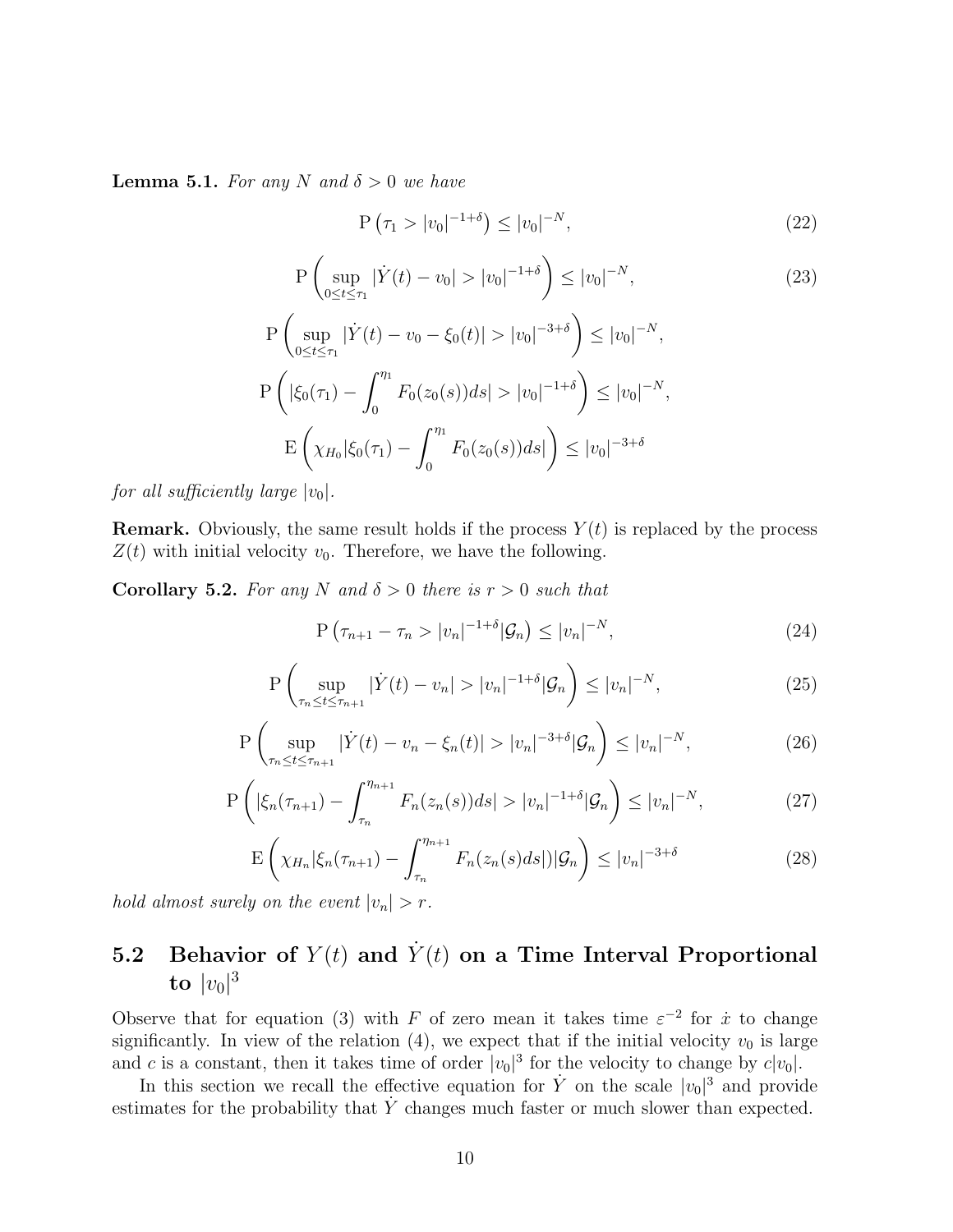For  $a, r > 0, b > 1$ , and  $n \geq 0$ , let

$$
\tau_n^a = \min_{k \ge n} \{ \tau_k : \tau_k - \tau_n \ge ar^3 \},
$$
  

$$
\tau_n^b = \min_{k \ge n} \{ \tau_k : |\dot{Y}(t)| \notin (r, br) \text{ for some } \tau_n \le t \le \tau_k \},
$$
  

$$
\overline{\tau}_n = \min \{ \tau_n^a, \tau_n^b \}.
$$

In what follows a and b will be fixed, but r will be allowed to vary.

Assume that r is large and  $|v_0| \in (r, br)$ . Let us first describe the behavior of the process  $Y(t)$  on the time interval  $[0, \overline{\tau}_0]$ .

**Lemma 5.3.** For any N,  $\delta > 0$ ,  $a > 0$ , and  $b > 1$ , we have

$$
P\left(\tau_{n+1} - \tau_n > |v_n|^{-1+\delta} \text{ for some } n \text{ such that } \tau_n < \overline{\tau}_0\right) \le r^{-N},\tag{29}
$$

$$
P\left(\sup_{\tau_n\leq t\leq\tau_{n+1}}|\dot{Y}(t)-v_n|>|v_n|^{-1+\delta}\text{ for some }n\text{ such that }\tau_n<\overline{\tau}_0\right)\leq r^{-N},\qquad(30)
$$

$$
P\left(\overline{\tau}_0 = \infty\right) \le r^{-N} \tag{31}
$$

for all sufficiently large r and all  $|v_0| \in (r, br)$ .

*Proof.* For fixed *n*, the probability  $P\left(\tau_{n+1} - \tau_n > |v_n|^{-1+\delta}, \tau_n < \overline{\tau}_0\right)$  is estimated from above by  $r^{-N}$  due to (22) (if  $n = 0$ ) and (24) (if  $n \ge 1$ ). The number of n for which  $\tau_n < \overline{\tau}_0$  does not exceed abr<sup>4</sup>. Since N was arbitrary, this implies (29). In the same way, (23) and (25) imply (30). Finally, (29) implies (31) again due to the fact that  $\tau_n \geq \overline{\tau}_0$  for  $n > abr<sup>4</sup>$ .  $\Box$ 

As before, by considering  $Z(t)$  instead of  $Y(t)$ , we obtain the following.

**Corollary 5.4.** For any N,  $\delta > 0$ ,  $a > 0$ , and  $b > 1$ , we have

$$
P\left(\tau_{k+1} - \tau_k > |v_k|^{-1+\delta} \text{ for some } k \text{ such that } \tau_n < \tau_k < \overline{\tau}_n | \mathcal{G}_n \right) \le r^{-N},
$$
\n
$$
P\left(\sup_{\tau_k \le t \le \tau_{k+1}} |\dot{Y}(t) - v_k| > |v_k|^{-1+\delta} \text{ for some } k \text{ such that } \tau_n \le \tau_k < \overline{\tau}_n | \mathcal{G}_n \right) \le r^{-N},
$$
\n
$$
P\left(\overline{\tau}_n = \infty | \mathcal{G}_n \right) \le r^{-N}
$$

for all sufficiently large r almost surely on the event  $|v_n| \in (r, br)$ .

The next lemma is a slight modification of the results of [3, 4, 5, 6] to the case of the processes  $Y(t)$  and  $Z(t)$  so we omit the proof.

**Lemma 5.5.** Assume that  $v_0 = (|v_0|, 0, ..., 0)$ , and  $|v_0| \rightarrow \infty$ . Then both families of processes  $Y(|v_0|^3t)/|v_0|$  and  $Z(|v_0|^3t)/|v_0|$  converge weakly to the diffusion process  $\overline{V}(t)$ given by (6) starting at  $(1, 0, ..., 0)$ .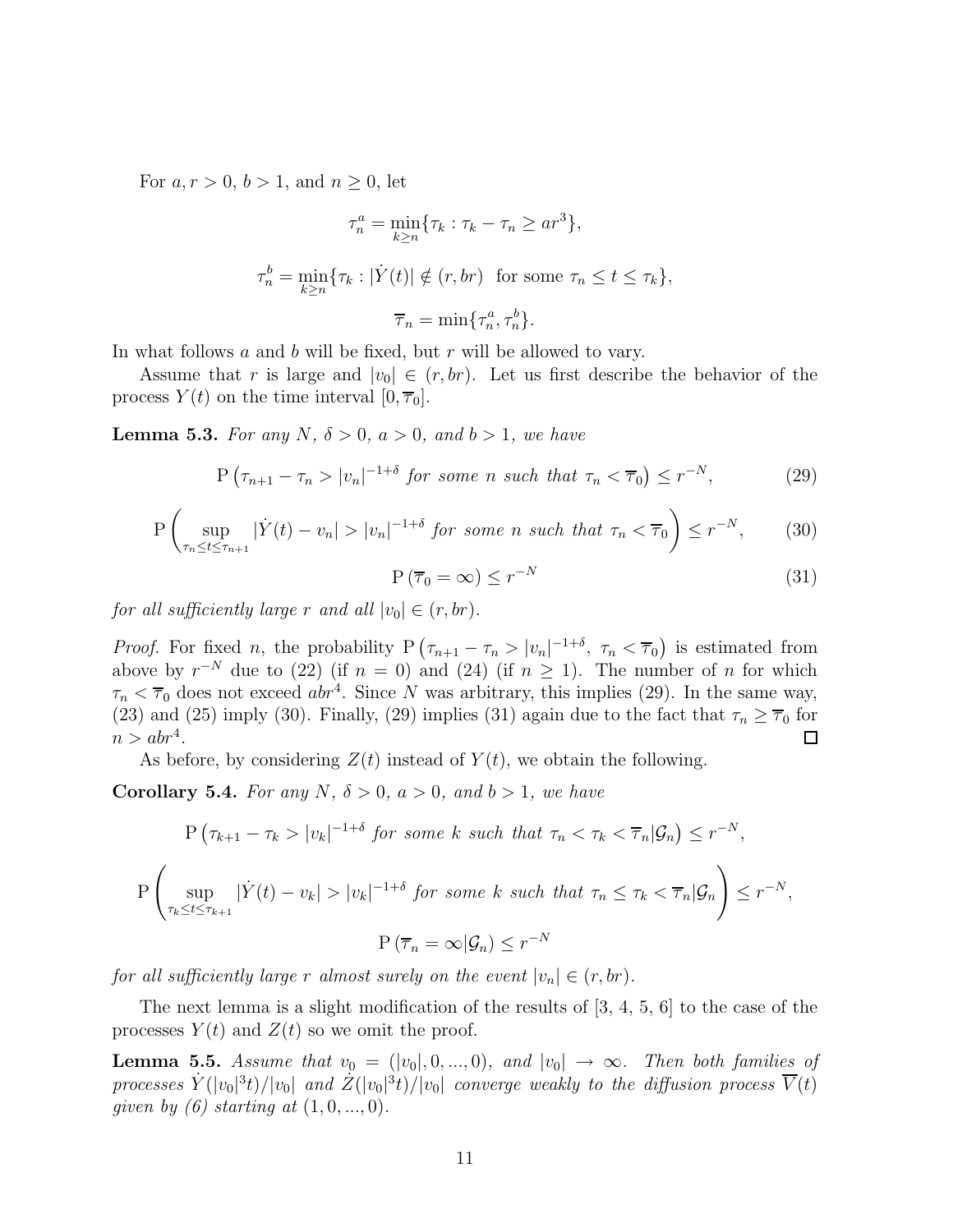**Corollary 5.6.** For any  $a > 0$  and  $b > 1$  there is  $c < 1$  such that

$$
\mathbf{P}\left(\tau_0^a < \tau_0^b\right) \leq c
$$

for all sufficiently large r and all  $|v_0| \in (r, br)$ . The same is true if  $\tau_0^a$  and  $\tau_0^b$  are defined as the stopping times for the process  $Z(t)$  with initial velocity  $v_0$ .

Now we can replace the stopping time  $\overline{\tau}_0$  by  $\tau_0^b$  in Lemma 5.3.

**Lemma 5.7.** For any N,  $\delta > 0$ , and  $b > 1$ , we have

$$
P\left(\tau_{n+1} - \tau_n > |v_n|^{-1+\delta} \text{ for some } n \text{ such that } \tau_n < \tau_0^b\right) \le r^{-N},\tag{32}
$$

$$
P\left(\sup_{\tau_n\leq t\leq\tau_{n+1}}|\dot{Y}(t)-v_n|>|v_n|^{-1+\delta}\text{ for some }n\text{ such that }\tau_n<\tau_0^b\right)\leq r^{-N},\qquad(33)
$$

$$
P\left(\tau_0^b = \infty\right) \le r^{-N} \tag{34}
$$

for all sufficiently large r and all  $|v_0| \in (r, br)$ .

Proof. Let

$$
q_Y = q_Y(r) = \sup_{v_0:|v_0| \in (r,br)} P\left(\tau_{n+1} - \tau_n > |v_n|^{-1+\delta} \text{ for some } n \text{ such that } \tau_n < \tau_0^b\right).
$$

Let  $q_Z = q_Z(r)$  be defined as  $q_Y$ , with the only difference that the stopping times are assumed to correspond to the process  $Z(t)$  instead of  $Y(t)$ . Take an arbitrary  $a > 0$ . Then, for  $|v_0| \in (r, br)$  we have

$$
\begin{aligned} \text{P } \left( \tau_{n+1} - \tau_n > |v_n|^{-1+\delta} \text{ for some } n \text{ such that } \tau_n < \tau_0^b \right) < \\ \text{P } \left( \tau_{n+1} - \tau_n > |v_n|^{-1+\delta} \text{ for some } n \text{ such that } \tau_n < \overline{\tau}_0 \right) + \\ \text{P } \left( \tau_{n+1} - \tau_n > |v_n|^{-1+\delta} \text{ for some } n \text{ such that } \overline{\tau}_0 \leq \tau_n < \tau_0^b \right). \end{aligned}
$$

The first term in the right-hand side does not exceed  $r^{-N}$  by Lemma 5.3. The second term does not exceed  $q_Z \mathbf{P}(\tau_0^a < \tau_0^b) \leq q_Z c$ , where c is the constant from Corollary 5.6. Therefore,

$$
q_Y \le r^{-N} + cq_Z.
$$

Similarly,

$$
q_Z \le r^{-N} + cq_Z.
$$

Since  $c < 1$  and N is arbitrary, these two inequalities imply (32). The proof of (33) is similar. In order to prove (34), define

$$
q_Y(k) = \sup_{v_0: |v_0| \in (r, br)} \mathbf{P}\left(\tau_0^b > 2kar^3\right), \quad k \ge 0.
$$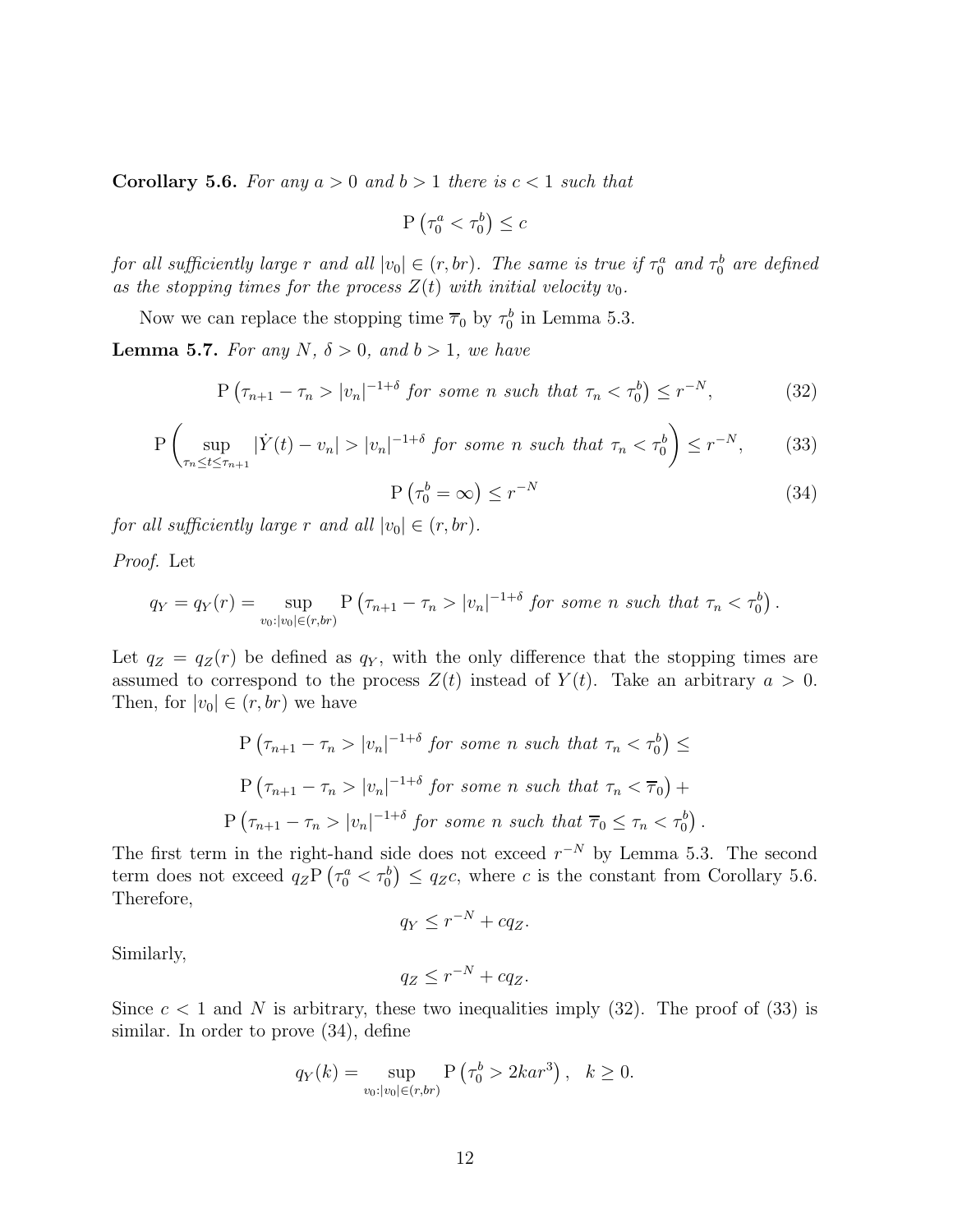Let  $q_Z(k)$  be defined as  $q_Y(k)$ , with the only difference that the stopping times are assumed to correspond to the process  $Z(t)$  instead of  $Y(t)$ . Note that for  $|v_0| \in (r, br)$  we have

$$
P\left(\tau_0^b > 2kar^3\right) \le P\left(\overline{\tau}_0 > 2ar^3\right) + P\left(\overline{\tau}_0 \le 2ar^3, \tau_0^b > 2kar^3\right).
$$

The first term in the right-hand side can be estimated from above by  $r^{-N}$  due to (29). The second term does not exceed  $q_Z(k-1)P\left(\tau_0^a < \tau_0^b\right) \leq q_Z(k-1)c$ , where c is the constant from Corollary 5.6. Therefore,

$$
q_Y(k) \le r^{-N} + cq_Z(k-1).
$$

Similarly,

$$
q_Z(k) \le r^{-N} + cq_Z(k-1).
$$

Since  $c < 1$  and N is arbitrary, these two inequalities imply that

$$
\max(q_Y(k), q_Z(k)) \le r^{-N} + c^k. \tag{35}
$$

 $\Box$ 

This implies  $(34)$  since an arbitrarily large k can be taken.

**Corollary 5.8.** For any N,  $\delta > 0$ , and  $b > 1$ , we have

$$
P\left(\tau_{k+1} - \tau_k > |v_k|^{-1+\delta} \text{ for some } k \text{ such that } \tau_n < \tau_k < \tau_n^b | \mathcal{G}_n \right) \le r^{-N},
$$
\n
$$
P\left(\sup_{\tau_k \le t \le \tau_{k+1}} |\dot{Y}(t) - v_k| > |v_k|^{-1+\delta} \text{ for some } k \text{ such that } \tau_n \le \tau_k < \tau_n^b | \mathcal{G}_n \right) \le r^{-N},
$$
\n
$$
P\left(\tau_n^b = \infty | \mathcal{G}_n \right) \le r^{-N}
$$

for all sufficiently large r almost surely on the event  $|v_n| \in (r, br)$ . **Lemma 5.9.** For any N,  $\delta > 0$ , and  $k > 0$  we have

$$
P\left(\sup_{0\leq t\leq |v_0|^{3-\delta}} |\dot{Y}(t) - v_0| > k|v_0|\right) \leq |v_0|^{-N}
$$

for all sufficiently large  $|v_0|$ .

Proof. Let us write

$$
\dot{Y}(t) - v_0 = (v_1 - v_0) + (v_2 - v_1) + \dots + (v_n - v_{n-1}) + \dot{Y}(t) - v_n,
$$
\n(36)

where  $n = n(t)$  is the random time such that  $\tau_{n-1} \leq t < \tau_n$ . Without loss of generality we may assume that  $k \leq 1/2$ . Let  $L = L(v_0) = [2|v_0|^{4-\delta} + 1]$ . Let  $\sigma$  be the random time defined by

$$
\sigma = \min\{m : |(v_1 - v_0) + (v_2 - v_1) + \dots + (v_m - v_{m-1})| \ge k|v_0|/2\} \wedge L.
$$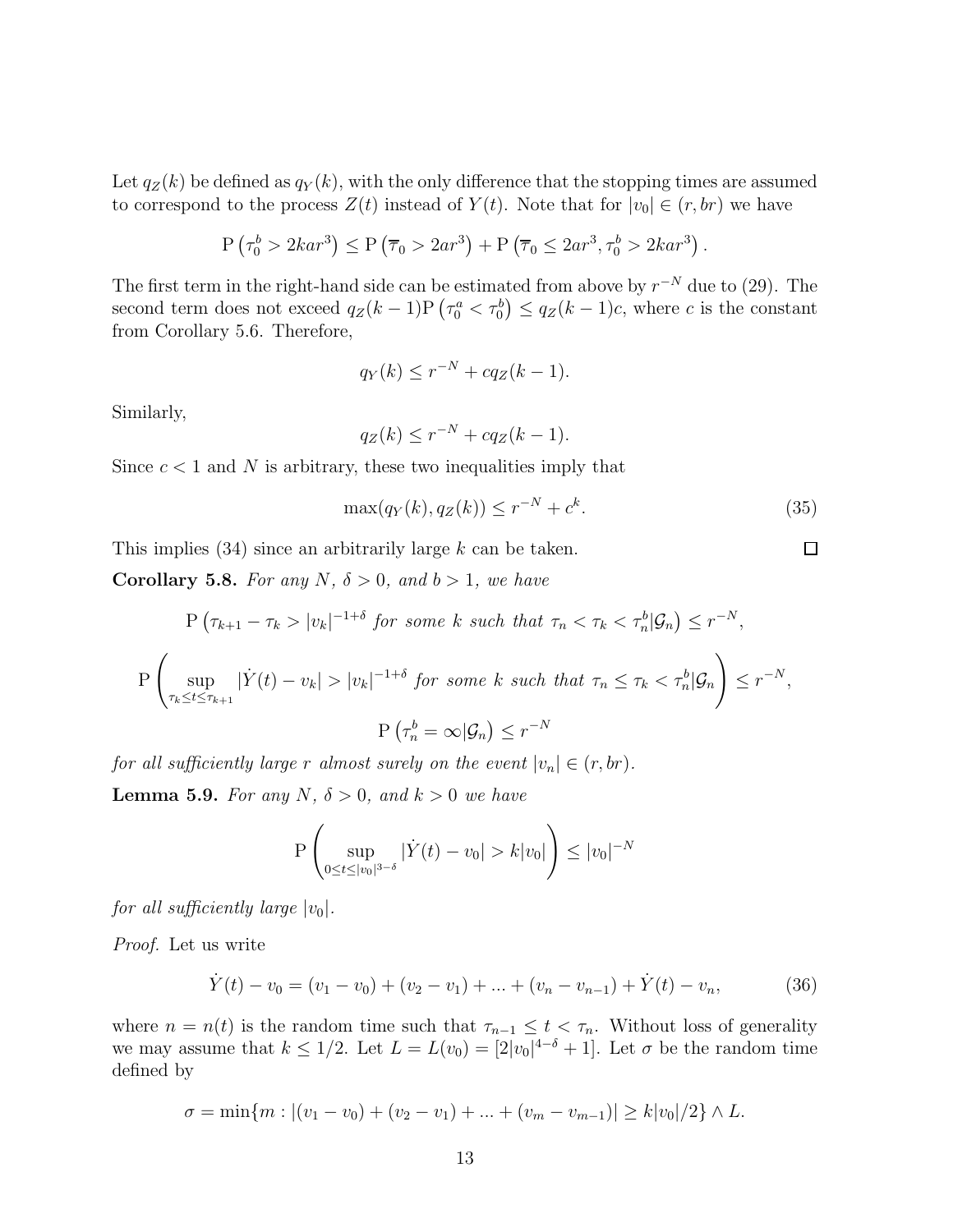By (36),

$$
\{ \sup_{0 \le t \le |v_0|^{3-\delta}} |\dot{Y}(t) - v_0| > k |v_0| \} \subseteq
$$
  

$$
\subseteq \{ \sigma < L \} \cup \left( \{ \sigma = L \} \cap \bigcup_{m=1}^L \{ \sup_{\tau_{m-1} \le t \le \tau_m} |\dot{Y}(t) - v_m| \ge k |v_0|/2 \} \right).
$$

Taking the union in m from 1 to L is explained as follows: if  $|\dot{Y}(t)|$  does not exceed  $2|v_0|$ on the time interval  $[0, |v_0|^{3-\delta}]$ , then  $\tau_L \geq |v_0|^{3-\delta}$ . Define  $c_i, i \geq 1$ , by

$$
(v_i - v_{i-1}) = \int_{\tau_{i-1}}^{\eta_i} F_{i-1}(z_{i-1}(s))ds + c_i.
$$

By Corollary 5.2 (formulas (26), (27), and (28)), for each N and  $\varepsilon > 0$  the estimates

$$
P(|c_i| > |v_0|^{-1+\varepsilon} |\mathcal{G}_{i-1}) \le |v_0|^{-N},\tag{37}
$$

$$
E(|c_i|\chi_{\{|c_i|\leq |v_0|^{-1+\varepsilon}\}}|\mathcal{G}_{i-1}) \leq |v_0|^{-3+\varepsilon} \tag{38}
$$

hold for each i on  $\{\sigma \geq i\}$  if  $|v_0|$  is sufficiently large. Let

$$
C_j = \sum_{i=1}^{j \wedge \sigma} |c_i|,
$$
  

$$
h_j = \sum_{i=1}^{j \wedge \sigma} (|c_i| \chi_{\{|c_i| \le |v_0|^{-1+\epsilon}\}} - |v_0|^{-3+\epsilon}).
$$
 (39)

By (37) and (38),  $h_j$  is a supermartingale. Let  $h_j = \alpha_j + \beta_j$  be the Doob decomposition of  $h_j$ , where

$$
\beta_j = \sum_{i=1}^{j \wedge \sigma} \mathbb{E}\left( (|c_i|\chi_{\{|c_i| \le |v_0|^{-1+\epsilon}\}} - |v_0|^{-3+\epsilon}) | \mathcal{G}_{i-1} \right)
$$

is a non-increasing process. Let  $\langle \alpha \rangle_j$  be the quadratic variation of  $\alpha_j$ . From (37) and (39) it follows that for each  $p \in \mathbb{N}$  there is a constant  $k_p$  such that

$$
E|\langle \alpha \rangle_j|^p \le k_p(j|v_0|^{-2+2\varepsilon})^p.
$$

In particular, for  $j = L$  we obtain

$$
E|\langle \alpha \rangle_{\sigma}|^p \le k_p (|v_0|^{2+2\varepsilon-\delta})^p.
$$

Take  $\varepsilon = \delta/3$ . Then, by the Chebyshev Inequality and the Martingale Moment Inequality, for each  $N$  there are  $p$  and  $K_p$  such that

$$
P(h_{\sigma} \ge k|v_0|/8) \le P(\alpha_{\sigma} \ge k|v_0|/8) \le P(|\alpha_{\sigma}|^{2p} \ge (k|v_0|/8)^{2p}) \le
$$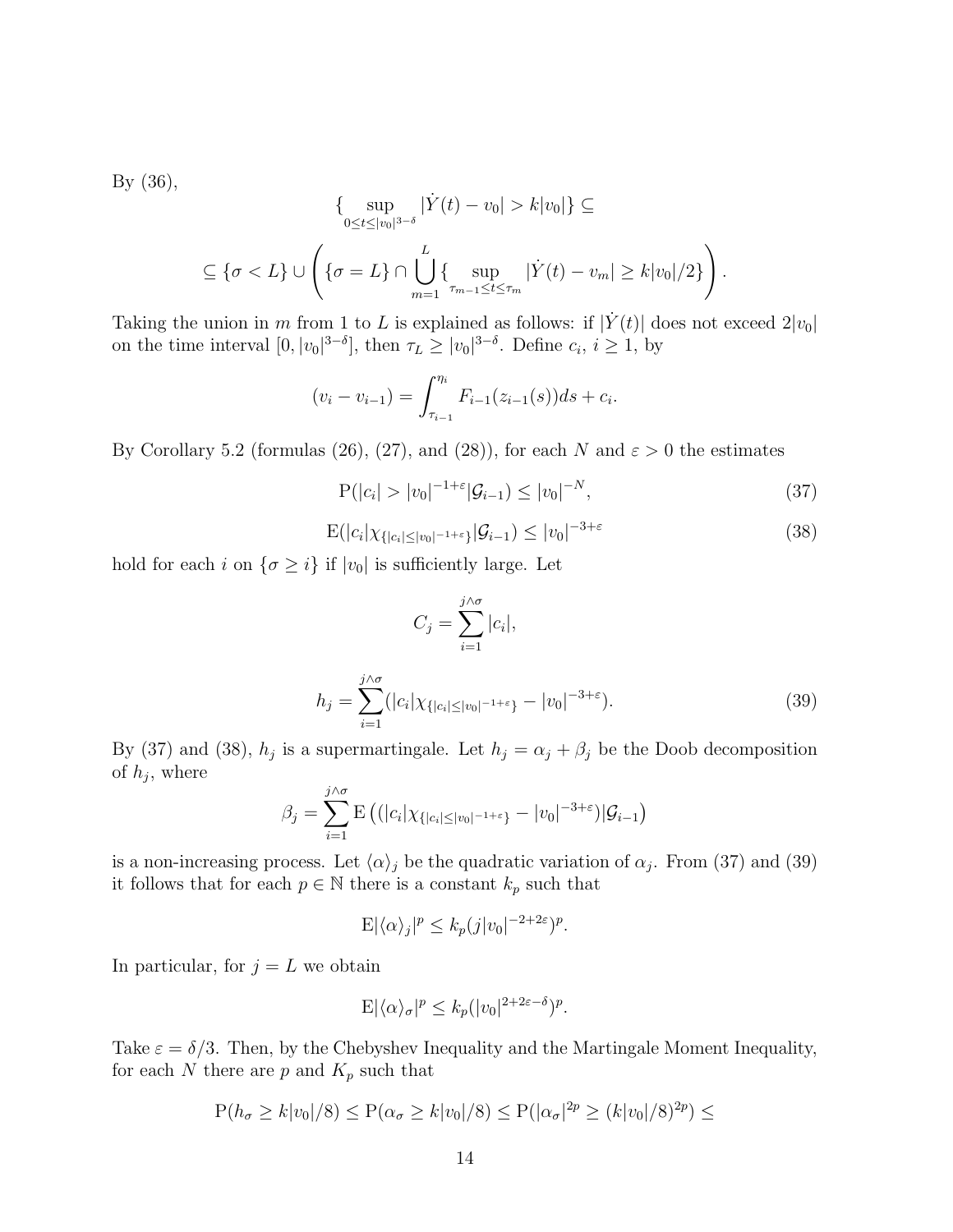$$
\frac{\mathcal{E}|\alpha_{\sigma}|^{2p}}{(k|v_0|/8)^{2p}} \le \frac{K_p \mathcal{E}|\langle \alpha \rangle_{\sigma}|^p}{(k|v_0|/8)^{2p}} \le |v_0|^{-N}
$$

if  $|v_0|$  is sufficiently large. From (37) and (39) it then follows that for each N

$$
P(C_{\sigma} \ge k|v_0|/4) \le |v_0|^{-N}
$$
\n(40)

if  $|v_0|$  is sufficiently large. Let

$$
f_j = \sum_{i=1}^{j \wedge \sigma} \int_{\tau_{i-1}}^{\eta_i} F_{i-1}(z_{i-1}(s)) ds, \ \ j \ge 1.
$$
 (41)

Notice that  $f_j$  is a martingale. Its quadratic variation is

$$
\langle f \rangle_j = \sum_{i=1}^{j \wedge \sigma} \mathbb{E}\left( \left( \int_{\tau_{i-1}}^{\eta_i} F_{i-1}(z_{i-1}(s)) ds \right)^2 | \mathcal{G}_{i-1} \right), \quad j \ge 1.
$$

Using arguments similar to those in the proof of Corollary 5.2, it is easy to show that for  $p\in\mathbb{N}$  and all  $j\leq L$  we have

$$
E|\langle f \rangle_j|^p \le (j|v_0|^{-2+\delta/2})^p
$$

if  $|v_0|$  is sufficiently large. In particular, for  $j = L$  we obtain

$$
E|\langle f \rangle_{\sigma}|^p \le (3|v_0|^{2-\delta/2})^p.
$$

By the Chebyshev Inequality and the Martingale Moment Inequality, for each  $N$  there are  $p \in \mathbb{N}$  and  $K_p > 0$  such that

$$
P(|f_{\sigma}| \ge k |v_0|/4) = P(|f_{\sigma}|^{2p} \ge (k |v_0|/4)^{2p}) \le \frac{E|f_{\sigma}|^{2p}}{(k |v_0|/4)^{2p}} \le \frac{K_p E|\langle f \rangle_{\sigma}|^p}{(k |v_0|/4)^{2p}} \le |v_0|^{-N}
$$

if  $|v_0|$  is sufficiently large.

Together with (40), this implies that

$$
P(\sigma < L) \le |v_0|^{-N}.
$$

It easily follows from Corollary 5.2 that

$$
P(\{\sigma = L\} \cap \bigcup_{m=1}^{L} \{\sup_{\tau_{m-1} \le t \le \tau_m} |\dot{Y}(t) - v_m| \ge k |v_0|/2\}) \le |v_0|^{-N}.
$$

 $\Box$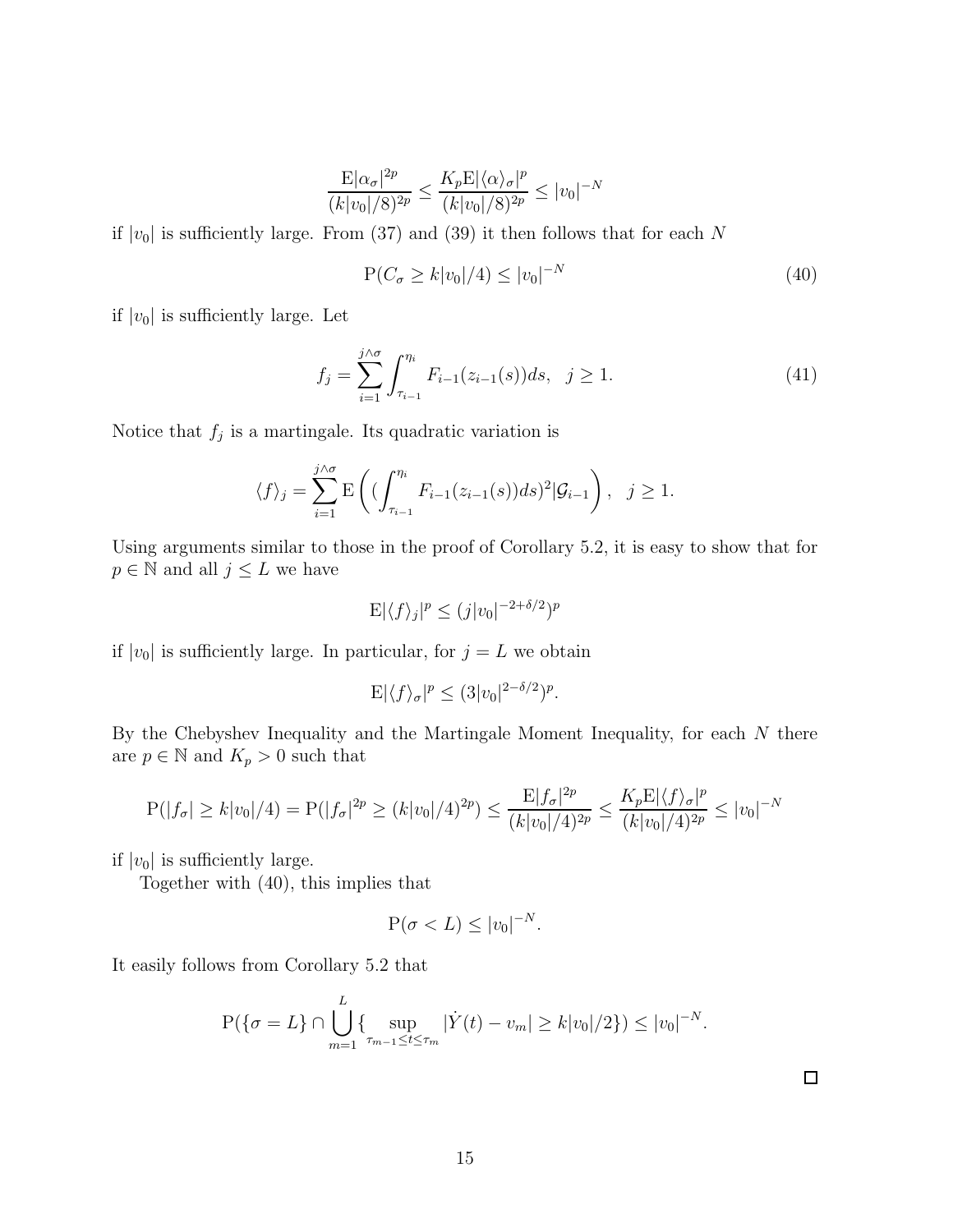## 6 Long time behavior of  $Y(t)$ .

The goal of this section is to show that the paths of  $Y(t)$  are not self-intersecting with probability close to one, and therefore the distributions of X and Y are close, as claimed. This is achieved in subsection 6.2. In subsection 6.1 we establish some a priori bounds on the growth of  $|\dot{Y}|$ .

# **6.1** Behavior of  $|\dot{Y}(t)|$  as  $t \to \infty$ .

In this section we shall demonstrate that for large  $|v_0|$  with high probability the norm of the velocity vector  $|\dot{Y}(t)|$  grows as  $t^{1/3}$  when  $t \to \infty$ .

The idea of the proof is the following. We consider  $\dot{Y}$  at the moments  $s_n$  its modulus crosses  $2^l$  (alternating odd and even *l*). By Lemma 5.5 and (10),  $\ln |Y(s_n)|$  can be well approximated by a simple random walk biased to the right. It follows that  $|Y(s_n)|$  grows exponentially and so  $Y(t)$  spends most of the time near its maximum. Since  $s_{n+1} - s_n$  is of order  $|Y(s_n)|^3$ , by Lemma 5.5 the statement follows. Let us now give a detailed proof.

We start by describing a discretized version of the process  $|\dot{Y}(t)|$ . Let  $2^{m-\frac{1}{2}} \leq |v_0|$  $2^{m+\frac{1}{2}}$  for some  $m \in \mathbb{Z}$ . Let  $0 < \delta < 1$ . Define, inductively, a sequence of events  $\mathcal{E}_n^{\delta}$  and three processes  $s_n, t_n \in \mathbb{R}^+ \cup \infty$  and  $\xi_n \in \mathbb{Z}$  as follows. Let  $\mathcal{E}_0^{\delta} = \Omega$ ,  $s_0 = t_0 = 0$ , and  $\xi_0 = m$ . Assume that  $\mathcal{E}_{n-1}^{\delta}$ ,  $s_{n-1}$ ,  $t_{n-1}$ , and  $\xi_{n-1}$  have been defined for some  $n \geq 1$ . We then define

$$
s_n = \inf\{t : |\dot{Y}(t)| = 2^{\xi_{n-1}-1} \text{ or } |\dot{Y}(t)| = 2^{\xi_{n-1}+1}\},
$$
  
\n
$$
t_n = \min\{\tau_k : \tau_k \ge s_n\}, \text{ and } \xi_n = \log_2 |\dot{Y}(s_n)|.
$$
  
\n
$$
\mathcal{E}_n^{\delta} = \mathcal{E}_{n-1}^{\delta} \cap \{t_n < \infty\} \cap \{\tau_{k+1} - \tau_k \le |v_k|^{-1+\delta} \text{ for all } k \text{ such that } t_{n-1} < \tau_k \le t_n\} \cap
$$
  
\n
$$
\cap \{ \sup_{\tau_k \le t \le \tau_{k+1}} |\dot{Y}(t) - v_k| \le |v_k|^{-1+\delta} \text{ for all } k \text{ such that } t_{n-1} \le \tau_k \le t_n \}.
$$

Let  $\mathcal{F}_n$  be the  $\sigma$ -algebra of events determined before  $t_n$ , that is  $\mathcal{F}_n = \sigma(Y(t), t \leq t_n)$ . The process  $\xi_n$  is a random walk (with memory), while  $t_n$  can be viewed as transition times for the random walk.

The following lemma describes the one-step transition times and transition probabilities.

**Lemma 6.1.** (a)  $\mathcal{E}_n^{\delta}$  is  $\mathcal{F}_n$ -measurable. For each  $N > 0$  there is M such that for  $m \geq M$ we have

$$
P(\mathcal{E}_n^{\delta}|\mathcal{F}_{n-1}) \ge 1 - 2^{-Nm} \quad almost \quad surely \quad on \quad \{\xi_{n-1} = m\} \cap \mathcal{E}_{n-1}^{\delta}.
$$
 (42)

(b) For each  $N > 0$  there exist M and  $0 < c < 1$ , such that for  $m \geq M$  we have

$$
P(t_n - t_{n-1} > 2^{3m} k | \mathcal{F}_{n-1}) \le c^k + 2^{-Nm}, \quad k \ge 1, \text{ almost surely on } \{\xi_{n-1} = m\} \cap \mathcal{E}_{n-1}^{\delta}.
$$

(c) There exist M and  $0 < c < 1$ , such that for  $m \geq M$  and  $n \geq 2$  we have

$$
P(t_n - t_{n-1} < 2^{3m} | \mathcal{F}_{n-1}) \le c \quad almost \text{ surely on } \{\xi_{n-1} = m\} \cap \mathcal{E}_{n-1}^{\delta}.
$$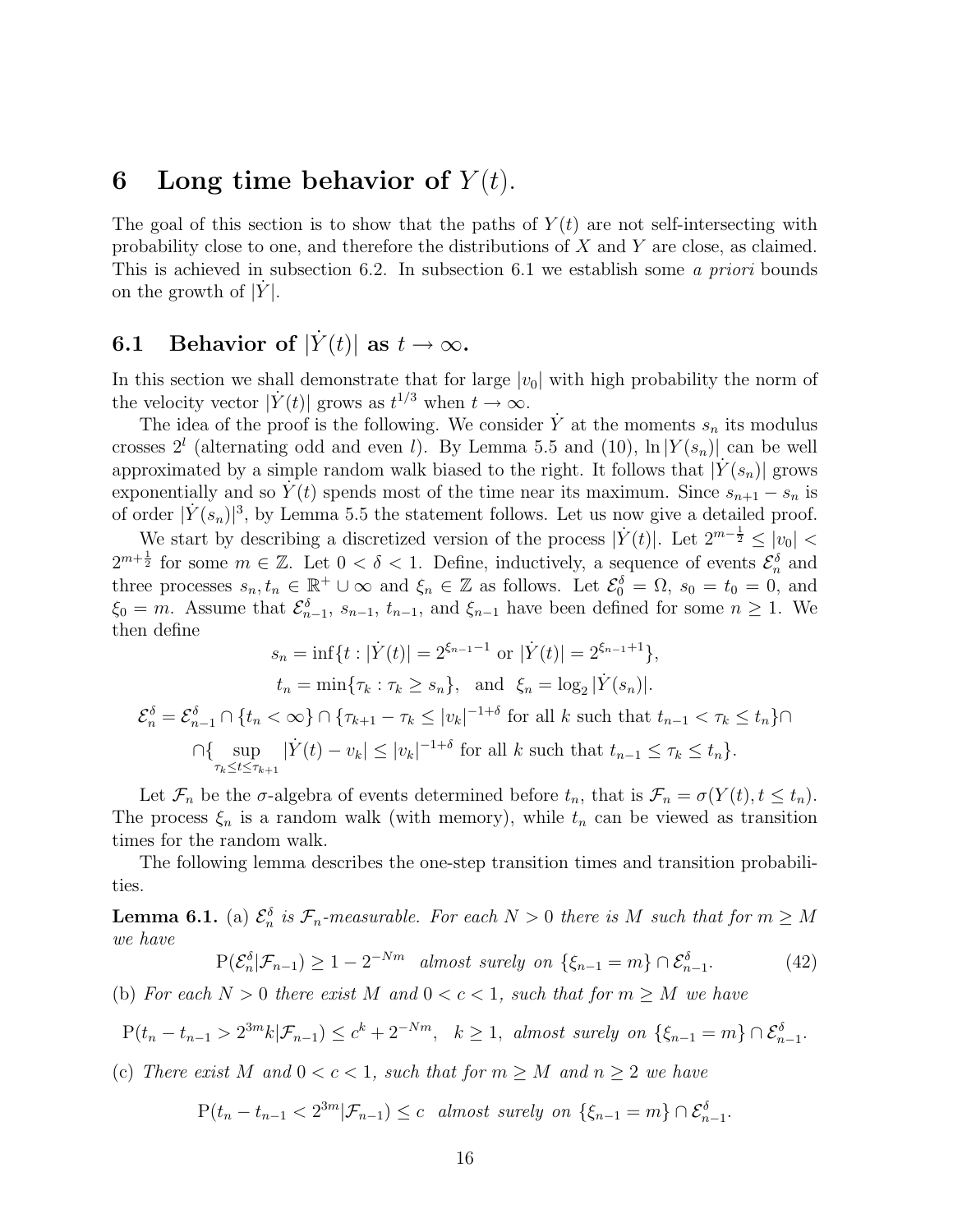(d) There is  $p > 1/2$  such that for any  $\varepsilon > 0$  there exists M, such that for  $m \geq M$  and  $n \geq 2$  we have

$$
|\mathcal{P}(\xi_n = \xi_{n-1} + 1 | \mathcal{F}_{n-1}) - p| \le \varepsilon \text{ almost surely on } \{\xi_{n-1} = m\} \cap \mathcal{E}_{n-1}^{\delta}.
$$

*Proof.* (a) The fact that  $\mathcal{E}_n^{\delta}$  is  $\mathcal{F}_n$ -measurable follows from the definition of  $\mathcal{E}_n^{\delta}$  and  $\mathcal{F}_n$ . To prove (42), we write

$$
\mathrm{P}(\mathcal{E}_n^{\delta}|\mathcal{F}_{n-1})=\sum_{k=0}^{\infty}\mathrm{P}(\mathcal{E}_n^{\delta}\cap\{t_{n-1}=\tau_k\}|\mathcal{F}_{n-1})=\sum_{k=0}^{\infty}\mathrm{P}(\mathcal{E}_n^{\delta}|\mathcal{G}_k)\chi_{\{t_{n-1}=\tau_k\}}.
$$

As follows from Corollary 5.8 with  $b = 4$  and  $r = 2^{m-1}$ , the expression in the right-hand side is estimated from below by  $1-2^{-Nm}$  on  $\{\xi_{n-1}=m\}\cap \mathcal{E}_{n-1}^{\delta}$  for all sufficiently large m.

(b) The statement follows from (35) once we notice that  $|\dot{Y}(t_{n-1})| \in (2^{m-1}, 2^{m+1})$  on  $\{\xi_{n-1} = m\} \cap \mathcal{E}_{n-1}^{\delta}$  if m is sufficiently large.

(c) This follows from Lemma 5.5 once we take into account that, by the definition of  $\mathcal{E}_{n-1}^{\delta}$ , for  $n \geq 2$  and all sufficiently large m we have

$$
||\dot{Y}(t_{n-1})| - 2^m| \le 1 \quad \text{on } \{\xi_{n-1} = m\} \cap \mathcal{E}_{n-1}^{\delta}.
$$
 (43)

(d) Consider the limiting process  $\overline{V}(t)$  with  $|\overline{V}(0)| = 1$ . Let p be the probability that the process  $|\overline{V}(t)|$  reaches 2 before reaching 1/2. Notice that  $p > 1/2$ . Therefore, the statement follows from Lemma 5.5 once we take (43) into account. statement follows from Lemma 5.5 once we take (43) into account.

**Lemma 6.2.** For  $\delta > 0$  we have

$$
\lim_{|v_0| \to \infty} \mathbf{P}\left((|v_0| + t^{1/3})^{1-\delta} \le |\dot{Y}(t)| \le (|v_0| + t^{1/3})^{1+\delta} \text{ for all } t \ge 0\right) = 1.
$$

*Proof.* Let  $\bar{\varepsilon}$  be fixed and  $\varepsilon$  be a positive constant, to be specified later. Let  $A_{v_0}$  be the following event

$$
A_{v_0} = (\bigcap_{n=0}^{\infty} \mathcal{E}_n^{\varepsilon}) \cap \{ |\xi_n - pn - \xi_0| \le \varepsilon (n + \xi_0) \text{ for all } n \}.
$$

From parts (a) and (d) of Lemma 6.1 it easily follows that we can take a large enough  $M$ such that

$$
P(A_{v_0}) \ge 1 - \overline{\varepsilon}/3 \tag{44}
$$

if  $v_0$  is such that  $\xi_0 > M$ . By part (b) of Lemma 6.1,

$$
P\left(A_{v_0} \cap \{t_n - t_{n-1} \ge k(n)2^{3(p(n-1) + \xi_0 + \varepsilon(n-1+\xi_0))}\}\right) \le c^{k(n)} + 2^{-N(p(n-1) + \xi_0 - \varepsilon(n-1+\xi_0))}
$$

for each *n*, where  $0 < c < 1$ . Take  $k(n) = 2^{\varepsilon(n+\xi_0)}$ . Let

$$
B_{v_0} = \{t_n - t_{n-1} \ge 2^{\varepsilon(n+\xi_0)} 2^{3(p(n-1)+\xi_0+\varepsilon(n-1+\xi_0))} \text{ for some } n\}.
$$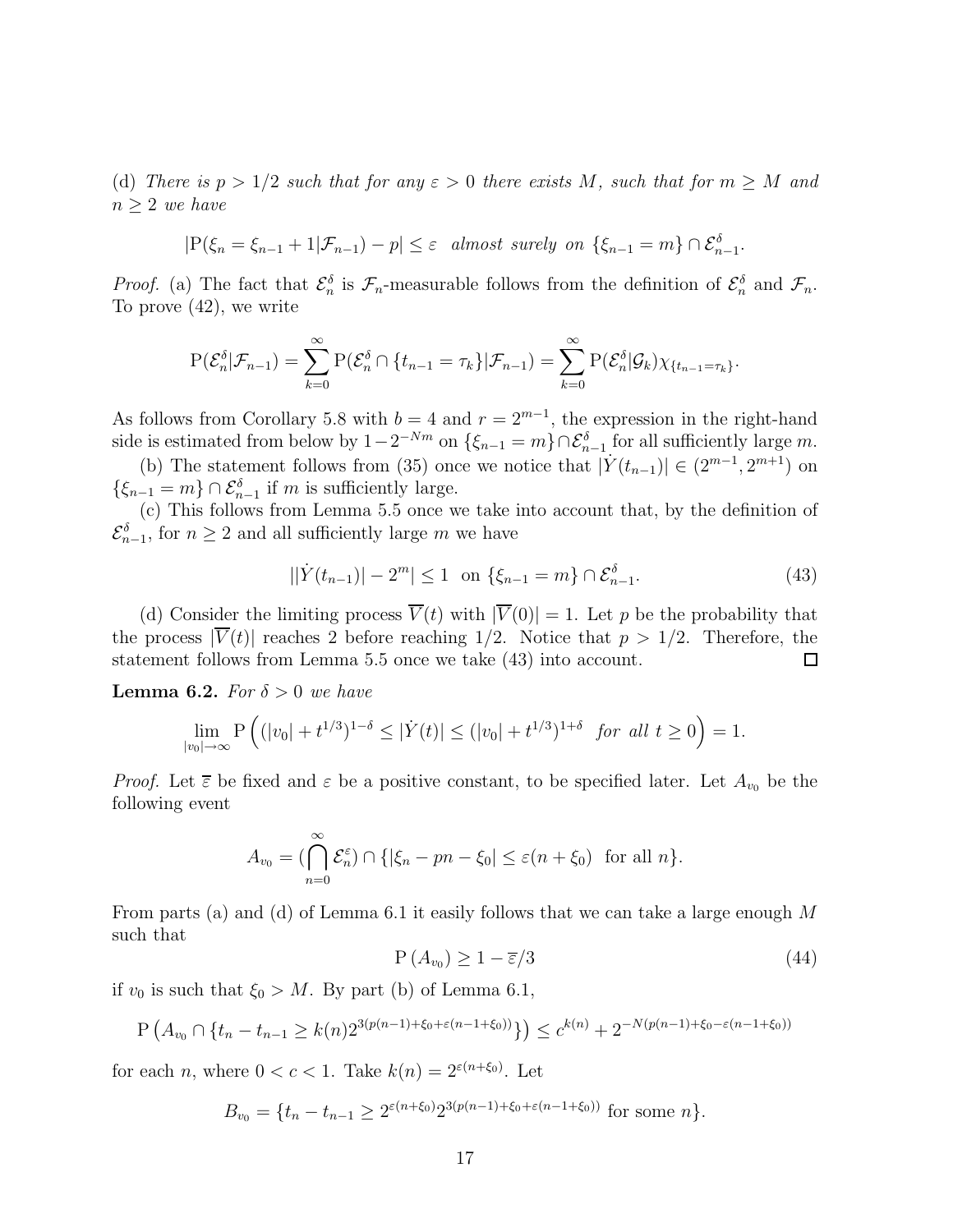Then

$$
P(A_{v_0} \cap B_{v_0}) \le \sum_{n=1}^{\infty} \left( c^{2^{\varepsilon(n+\xi_0)}} + 2^{-N(p(n-1)+\xi_0-\varepsilon(n-1+\xi_0))} \right).
$$

The right-hand side of this inequality can be made smaller than  $\overline{\varepsilon}/3$  by taking sufficiently large M.

Notice that for any  $a(n)$  and  $\overline{k}(n)$ 

$$
A_{v_0} \cap \{t_n < a(n)\} \subseteq A_{v_0} \cap \{t_n - t_{n-1} < a(n)\} \cap \dots \cap \{t_{n - \overline{k}(n)} - t_{n - \overline{k}(n) - 1} < a(n)\}. \tag{45}
$$

Let  $\overline{k}(n) = \varepsilon(n+\xi_0)$  and  $a(n) = 2^{3(p(n-1-\overline{k}(n))+\xi_0-\varepsilon(n-1+\xi_0))}$ . By part (c) of Lemma 6.1, the probability of the event in the right-hand side of (45) is estimated from above by  $c^{k(n)+1}$ , where  $0 < c < 1$ . Let

$$
C_{v_0} = \{t_n < 2^{3(p(n-1-\varepsilon(n+\xi_0))+\xi_0-\varepsilon(n-1+\xi_0))} \text{ for some } n\}.
$$

Then

$$
P(A_{v_0} \cap C_{v_0}) \le \sum_{n=1}^{\infty} c^{\varepsilon(n+\xi_0)+1}.
$$

The right-hand side of this inequality can be made smaller than  $\overline{\epsilon}/3$  by taking sufficiently large M. We have thus obtained that

$$
\mathbf{P}(A_{v_0} \setminus (B_{v_0} \cup C_{v_0})) \ge 1 - \overline{\varepsilon}.
$$

On the event  $A_{v_0} \setminus (B_{v_0} \cup C_{v_0})$  we have

$$
|\xi_n - pn - \xi_0| \le \varepsilon (n + \xi_0) \quad \text{for all } n;
$$
  

$$
t_n - t_{n-1} \le 2^{3(p(n-1) + \xi_0 + \varepsilon (n-1 + \xi_0)) + \varepsilon (n + \xi_0)} \quad \text{for all } n;
$$
  

$$
t_n \ge 2^{3(p(n-1-\varepsilon(n+\xi_0)) + \xi_0 - \varepsilon (n-1+\xi_0))} \quad \text{for all } n.
$$

Since  $\varepsilon$  can be taken arbitrarily small, these three inequalities imply that for any  $\delta > 0$ 

$$
(2^{\xi_0} + t_n^{\frac{1}{3}})^{1-\delta} \le 2^{\xi_n} \le (2^{\xi_0} + t_n^{\frac{1}{3}})^{1+\delta} \text{ for all } n \ge 0
$$

on  $A_{v_0} \setminus (B_{v_0} \cup C_{v_0})$ , provided that M is sufficiently large. This implies the statement of the lemma since  $2^{\xi_n-2} \leq |\dot{Y}(t)| \leq 2^{\xi_n+2}$  for  $t_n \leq t \leq t_{n+1}$  on  $A_{v_0} \setminus (B_{v_0} \cup C_{v_0})$  due to (43). □

Corollary 6.3. For  $\delta > 0$  we have

$$
\lim_{|v_0| \to \infty} \mathbf{P}\left(|v_n|^{-1} \le \tau_{n+1} - \tau_n \le |v_n|^{-1+\delta} \text{ for all } n \ge 0\right) = 1,\tag{46}
$$

$$
\lim_{|v_0| \to \infty} \mathbf{P}\left( (n|v_0|^{-1} + n^{3/4})^{1-\delta} \le \tau_n \le (n|v_0|^{-1} + n^{3/4})^{1+\delta} \text{ for all } n \ge 0 \right) = 1. \tag{47}
$$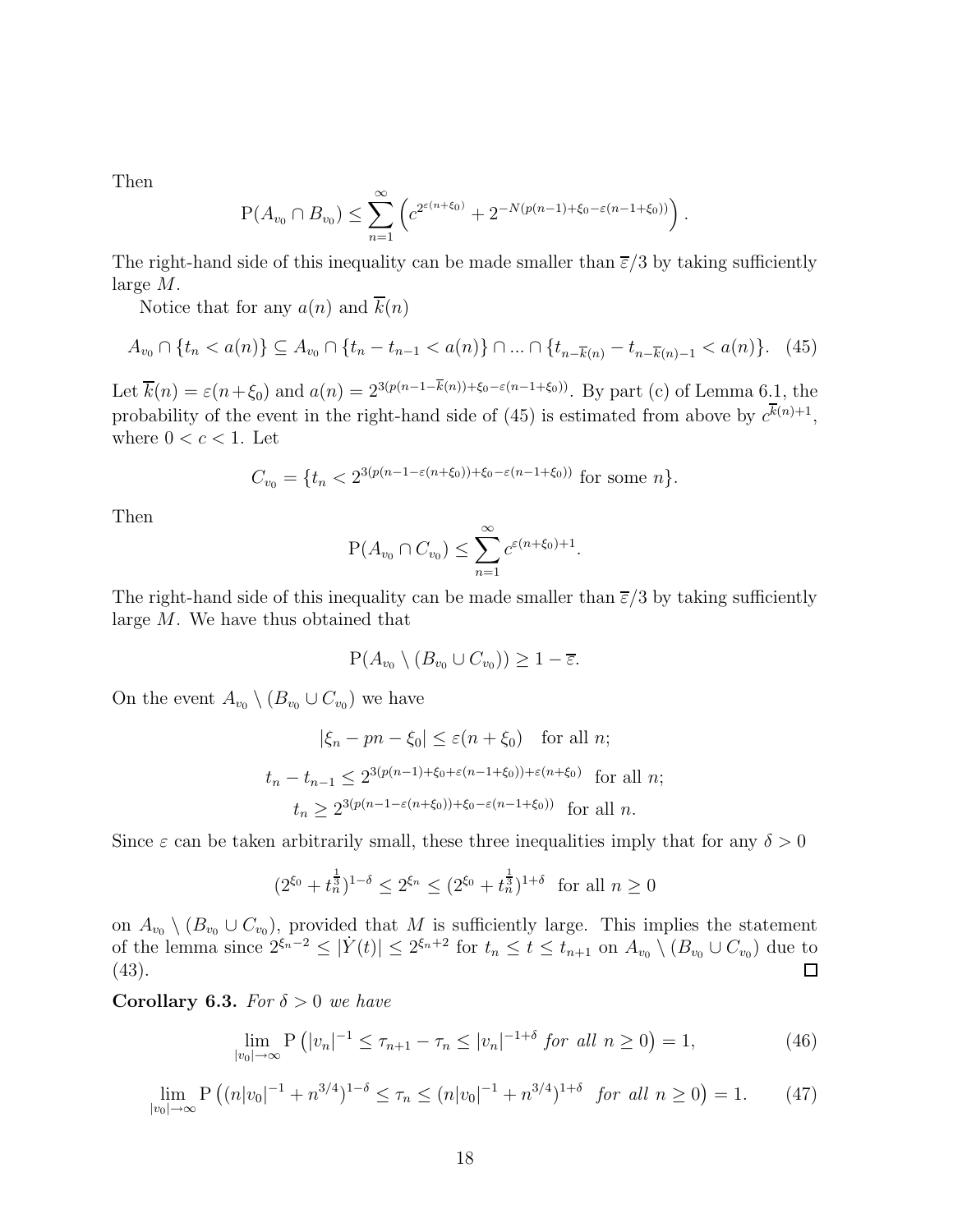Proof. The first statement easily follows from  $(24)$ . Then  $(47)$  follows from Lemma 6.2 and (46) (it is easy to consider the cases  $t < |v_0|^3$  and  $t \ge |v_0|^3$  separately).  $\Box$ 

Let  $D_{v_0}^{\delta}$  be the following event

$$
D_{v_0}^{\delta} = \{ (|v_0| + t^{1/3})^{1-\delta} \le |\dot{Y}(t)| \le (|v_0| + t^{1/3})^{1+\delta} \text{ for all } t \ge 0 \} \cap
$$
  

$$
\cap \{ |v_n|^{-1} \le \tau_{n+1} - \tau_n \le |v_n|^{-1+\delta} \text{ for all } n \ge 0 \} \cap
$$
  

$$
\cap \{ (n|v_0|^{-1} + n^{3/4})^{1-\delta} \le \tau_n \le (n|v_0|^{-1} + n^{3/4})^{1+\delta} \text{ for all } n \ge 0 \}.
$$

As we saw above,

$$
\lim_{|v_0| \to \infty} P\left(D_{v_0}^{\delta}\right) = 1.
$$

The next result provides a more precise information about the growth of  $\dot{Y}(t)$  but only for a fixed value of  $t$ .

Lemma 6.4. We have the following limit

$$
\lim_{|v_0| \to \infty} \lim_{a \to \infty} \liminf_{t \to \infty} P\left(\frac{1}{a}t^{1/3} \le |\dot{Y}(t)| \le at^{1/3}\right) = 1.
$$

*Proof.* First let us estimate the probability that  $|\dot{Y}(t)|$  is too large. To this end, let  $0 \le \delta \le 1/4$ , m be the largest integer such that  $2^m \le at^{1/3}/4$ , and  $n^*$  be the first time when  $\xi_n = m$ . Then, by Lemma 5.5,  $P(D_{v_0}^{\delta} \cap \{t_{n^*+1} - t_{n^*} \le t\}) \to 0$  as  $a \to \infty$  uniformly in  $t \geq 1$ . Since  $\max_{t \leq t_{n^*+1}} |\dot{Y}(t)| \leq at^{1/3}$  on  $D_{v_0}^{\delta}$  for large  $|v_0|$ , we see that

$$
P(|\dot{Y}(t)| \ge at^{1/3})
$$

can be made as small as we wish by choosing a and  $|v_0|$  large.

To estimate the probability that  $|Y(t)|$  is too small, it is enough to show that if  $n_* = n_*(b, t)$  is the first time when  $|\dot{Y}(t_n)| \geq bt^{1/3}$ , then

$$
\lim_{|v_0| \to \infty} \lim_{b \to 0} \liminf_{t \to \infty} P(t_{n_*} \le t) = 1
$$
\n(48)

since, by Lemma 5.5, for fixed b

$$
\mathbf{P}\left(\max_{s\in[t_{n_*},t_{n_*}+t]}|\dot{Y}(s)|\leq\frac{t^{1/3}}{a}\right)
$$

can be made as small as we wish by taking a large uniformly in  $t \geq 1$ .

Let

$$
T(p) = \sum_{n=1}^{\infty} (t_{n+1} - t_n) \chi_{\{\xi_n = p\}}.
$$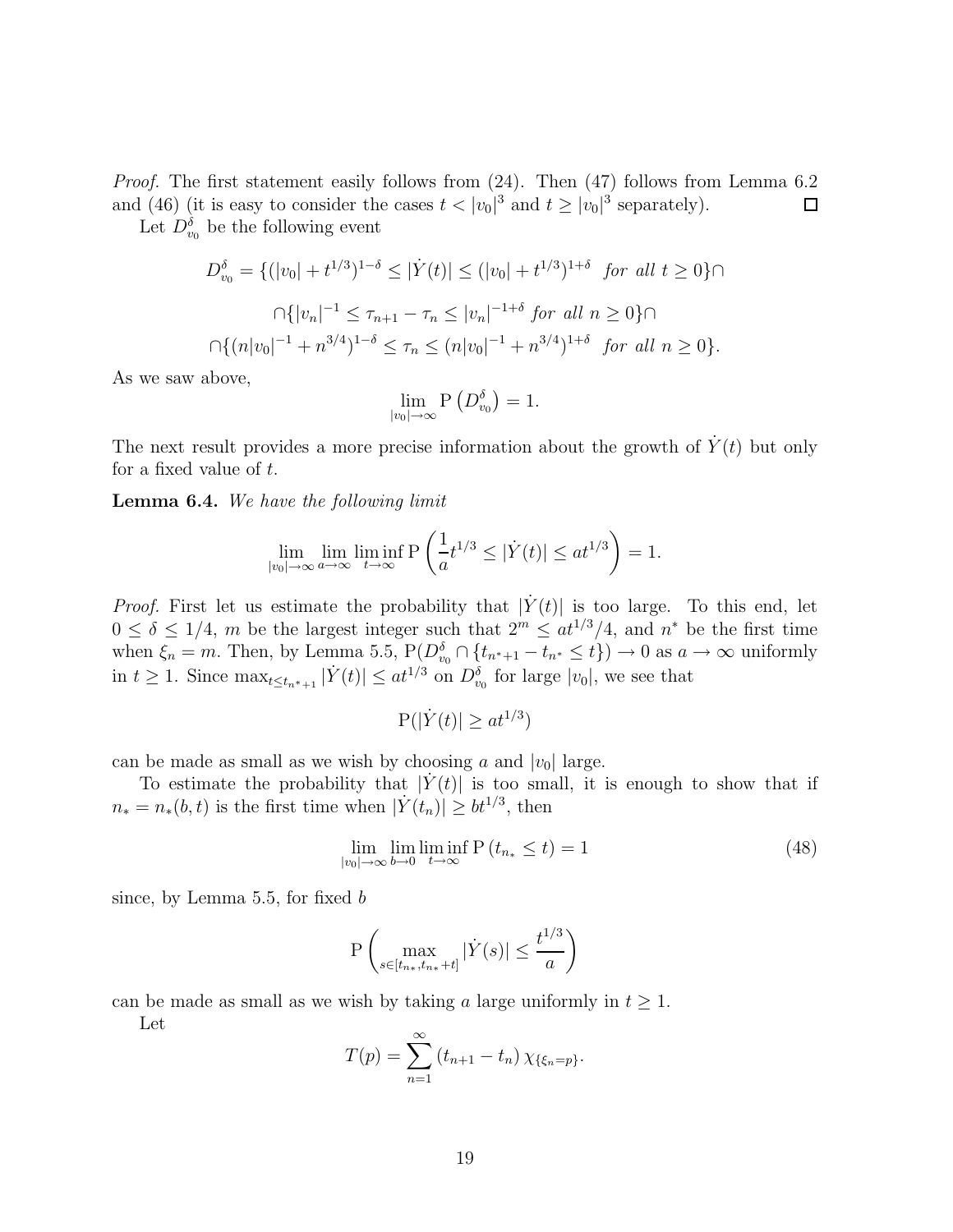Since  $\xi_n \leq \log_2(bt^{1/3})$  for  $n \leq n_*$ , to establish (48) it is enough to show that for each  $N > 0$  there are  $c_0 > 0$ ,  $c < 1$  such that

$$
P(T(p) \ge 2^{3p}k) \le c_0\sqrt{k}\left(c^{\sqrt{k}} + 2^{-Np}\right). \tag{49}
$$

To establish (49) we note that

$$
P\left(\#(n:\xi_n=p)\geq \sqrt{k}\right)\leq c^{\sqrt{k}}
$$

since every time  $\xi_n$  visits p it has a positive probability of never returning there. On the other hand by Lemma 6.1(b)

$$
P\left(\max_{n:\xi_n=p} t_{n+1} - t_n \ge 2^{3p}\sqrt{k} | \#(n:\xi_n=p)\right) \le \sqrt{k} \left(c^{\sqrt{k}} + 2^{-Np}\right)
$$

so (49) follows.

#### 6.2 Probability of a Near Self-Intersection for  $Y(t)$

In this section we prove that if  $|v_0|$  is large, then with high probability the 'tail' of the the trajectory  $Y(t)$  (the part of the trajectory corresponding to  $t \geq \tau_n$ ) leaves a neighborhood of  $Y_n$  and then never comes close to the part of the trajectory corresponding to  $t \leq \tau_n$ . This allows us to conclude that switching to a new version of the force field at each of the times  $\tau_n$  does not have a major effect on the distribution of the solution, that is the distributions of  $X(t)$  and  $Y(t)$  are the same if we throw out events of small measure from their respective probability spaces.

Let  $\gamma_n$ ,  $n \geq 1$ , be the trajectory of the process  $Y(t)$  between times  $\tau_{n-1}$  and  $\tau_n$ , that is

 $\gamma_n = \{Y(t), \tau_{n-1} \le t \le \tau_n\}.$ 

Let  $\Gamma_n$  be the trajectory of the process after time  $\tau_n$ , that is

$$
\Gamma_n = \{ Y(t), \tau_n \le t < \infty \}.
$$

Let  $\gamma_n^{2R}$  be the 2R-neighborhood of  $\gamma_n$  and  $\Gamma_n^R$  the R-neighborhood of  $\Gamma_n$ . We shall prove the following lemma.

**Lemma 6.5.** There exists  $0 < \delta < 1$  such that

$$
P\left(D_{v_0}^{\delta} \cap \gamma_n^{2R} \cap \Gamma_{n+1}^R \neq \emptyset\right) \le (|v_0| + n^{1/4})^{-4d + 12 - \delta} \tag{50}
$$

for all sufficiently large  $|v_0|$  and all  $n \geq 1$ .

 $\Box$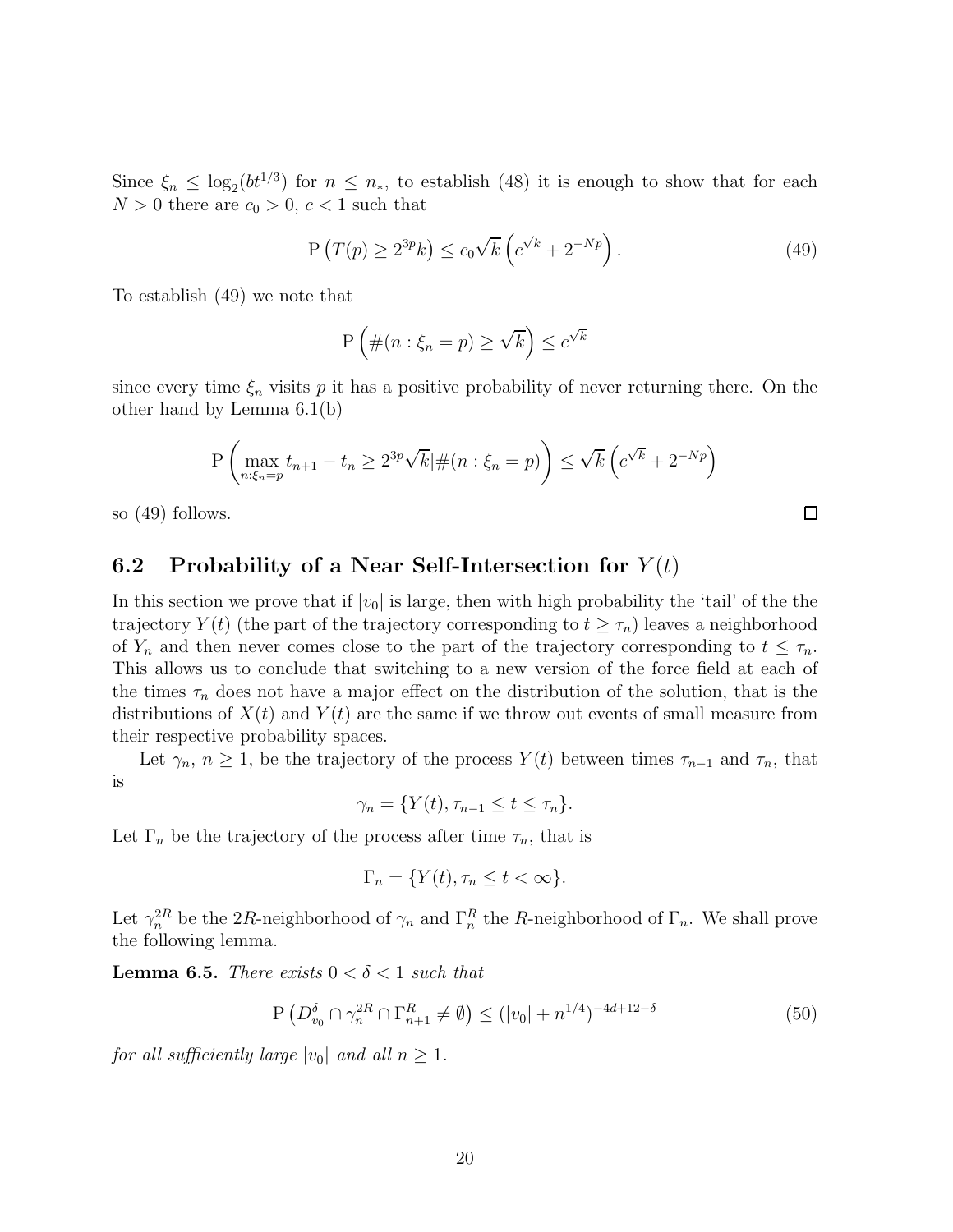Before we prove Lemma 6.5, let us make several remarks which will, in particular, allow us to deduce parts (a) and (b) of Lemma 4.1 from Lemma 6.5. For  $x, v \in \mathbb{R}^d$ , let  $K^+(x, v)$  and  $K^-(x, v)$  be the cones

$$
K^+(x, v) = \{ y \in \mathbb{R}^d : (y - x, v) \ge \frac{3}{4} |y - x||v| \},
$$
  

$$
K^-(x, v) = \{ y \in \mathbb{R}^d : (y - x, -v) \ge \frac{3}{4} |y - x||v| \}.
$$

From the definition of  $D_{v_0}^{\delta}$  it easily follows that

$$
P\left(D_{v_0}^{\delta} \cap \bigcup_n (\{\gamma_n \nsubseteq K^-(y_n, v_n)\} \cup \{\gamma_{n+1} \nsubseteq K^+(y_n, v_n)\})\right) \leq |v_0|^{-N}
$$

if  $|v_0|$  is sufficiently large. This implies that for any  $0 < \delta < 1$ 

$$
P\left(D_{v_0}^\delta \cap \bigcup_n \{\gamma_n^{2R} \cap \gamma_{n+1}^R \nsubseteq B_{2R}(Y_n)\}\right) \le |v_0|^{-N} \tag{51}
$$

for all sufficiently large  $|v_0|$ . Take  $0 < \delta < 1$  such that (50) holds. Let

$$
\Omega_{v_0} = D_{v_0}^{\delta} \cap \{ \gamma_n^{2R} \cap \Gamma_{n+1}^R = \emptyset \text{ for all } n \} \cap \{ \gamma_n^{2R} \cap \gamma_{n+1}^R \subseteq B_{2R}(Y_n) \text{ for all } n \}. \tag{52}
$$

In order to see that parts (a) and (b) of Lemma 4.1 hold, it remains to note that

$$
\lim_{|v_0| \to \infty} \sum_{n=1}^{\infty} (|v_0| + n^{1/4})^{-4d + 12 - \delta} = 0 \tag{53}
$$

if  $d \geq 4$ .

Again, from the definition of  $D_{v_0}^{\delta}$  it follows that if  $\delta' > 0$ , then  $\gamma_n \subseteq B(Y(\tau_n), v_n^{\delta'}$  $\binom{b'}{n}$  for all  $n \geq 1$  if  $\delta > 0$  is sufficiently small and  $|v_0|$  is sufficiently large. Let us represent  $\Gamma_{n+1}^R$ as follows

$$
\Gamma_{n+1}^R = \overline{\Gamma}_{n+1}^R(\delta) \cup \overline{\overline{\Gamma}}_{n+1}^R(\delta),
$$

where  $\overline{\Gamma}_{n+1}^R(\delta)$  is the R-neighborhood of  $\overline{\Gamma}_{n+1}(\delta) = \{Y(t), \tau_{n+1} \le t \le \tau_n + |v_n|^{3-\delta}\}\$  and  $\overline{\overline{\Gamma}}_{n+1}^{R}(\delta)$  is the R-neighborhood of  $\overline{\overline{\Gamma}}_{n+1}(\delta) = \{Y(t), \tau_n + |v_n|^{3-\delta} \le t \le \infty\}.$ 

Recall that the constant l from the definition of the stopping time  $\tau_n$  is equal to 4R. Since Lemma 5.9 is obviously also applicable to the process  $Z(t)$ ,

$$
P(D_{v_0}^{\delta} \cap {\text{dist}(K^-(y_n, v_n), \overline{\Gamma}_{n+1}(\delta)) \le 3R}) \le (|v_0| + n^{1/4})^{-4d+12-\delta}
$$

if  $\delta > 0$  is sufficiently small and  $|v_0|$  is sufficiently large. This implies (50) with  $\overline{\Gamma}_{n+1}^R(\delta)$ instead of  $\Gamma_{n+1}^R$ . Thus, Lemma 6.5 will follow if we prove that

$$
P\left(D_{v_0}^{\delta} \cap \gamma_n^{2R} \cap \overline{\overline{\Gamma}}_{n+1}^R(\delta) \neq \emptyset\right) \le (|v_0| + n^{1/4})^{-4d + 12 - \delta} \tag{54}
$$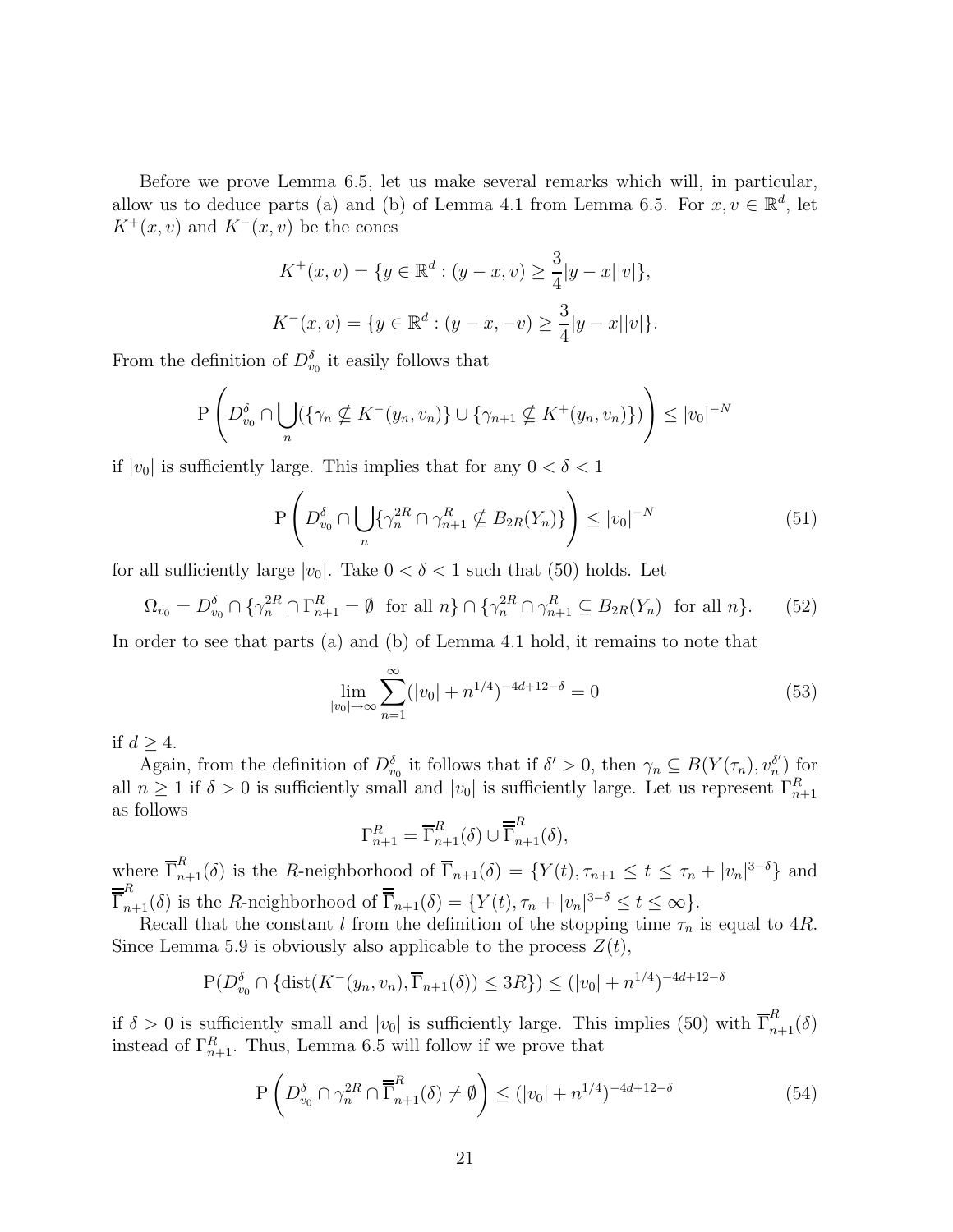**Lemma 6.6.** There exist  $0 < \varepsilon < 1$  and  $0 < \delta_0 < 1$  such that for any  $0 < \delta$ ,  $\delta' < \delta_0$  and R′ the inequality

$$
P\left(D_{v_0}^{\delta} \cap \{|Y(\tau_n + |v_n|^{3-\delta} + t) - x| \le R'\}|\mathcal{G}_n\right) \le (|v_n|^{3-\delta} + t)^{-\frac{4}{3}(d-2)-\varepsilon} \tag{55}
$$

holds for all sufficiently large  $|v_0|$  uniformly in  $n \geq 0$ ,  $x \in B(Y(\tau_n), v_n^{\delta})$  $n \choose n$  and  $t \geq 0$ .

*Proof.* In view of Lemma 5.9 we can assume that  $t > |v_n|^{3-\delta}$ . Denote  $\tilde{t} = \tau_n + |v_n|^{3-\delta} + t$ . Let us first explain the proof of a weaker bound: for each  $\varepsilon > 0$  we have

$$
P\left(D_{v_0}^\delta \cap \{|Y(\tilde{t}) - x| \le R'\} | \mathcal{G}_n\right) \le t^{-\frac{4}{3}(d-2) + \varepsilon}.
$$
\n(56)

This suffices for  $d > 4$  (see the proof of Lemma 6.5). Then we explain how to improve this estimate to get (56). The proof of (55) consists of two steps.

(I) Fix  $\varepsilon_1 > 0$ . We show that if the intersection does take place and  $D_{v_0}^{\delta}$  takes place then with high probability there exists a number k such that  $\tau_n + t^{1-\epsilon_1} \leq \tau_{n+k} \leq \tilde{t}$  and the following conditions are satisfied.

- (A)  $|Y(\tau_{n+k}) x| \geq t^{4/3 \varepsilon},$
- $(B) \frac{\pi}{4} \leq \angle ((Y(\tau_{n+k}) x), v_{n+k}) \leq \frac{3\pi}{4}$  $\frac{3\pi}{4}$ .

(II) By step (I) it suffices to show that

$$
P(Y(\tilde{t}) \in B(x, R') \text{ and (A) and (B) hold}) \leq \text{Const}^{-\frac{4}{3}(d-2) + \varepsilon}
$$
 (57)

To prove (57), denote  $r = |Y(\tau_{n+k}) - x|$ , let  $\Pi$  be the plane passing through x orthogonal to  $v_0$  and let Pr denote the projection to Π. We can find a set  $S = \{x_j\}$  of cardinality at least  $cr^{d-2}$  such that  $x_1 = x$ , the balls  $B(x_j, R')$  are disjoint, and for any j there is an isometry  $\mathcal{O}_j$  leaving  $Y(\tau_{n+k})$  and  $v_{n+k}$  fixed and such that  $\mathcal{O}_j(x_j) = x_1$ . By the rotation invariance,

$$
P\left(Pr(Y(\tilde{t})) \in B(x_1, R')\right) \le \frac{1}{Card(S)}
$$
\n(58)

proving (57).

Thus to complete the proof of (56) it remains to justify step I. Observe that on  $D_{v_0}^{\delta}$ we have

$$
|Y(\tau_n + t^{1-\varepsilon_1}) - Y(\tau_n)| \le \text{Const}^{(\frac{4}{3}-\varepsilon_1)(1+\delta)}
$$
  

$$
|Y(\widetilde{t}) - Y(\widetilde{t} - t^{1-\varepsilon_1})| \le \text{Const}^{(\frac{4}{3}-\varepsilon_1)(1+\delta)}
$$

On the other hand the inequality  $\angle(Y(s), (Y(s) - x)) \leq \frac{\pi}{3}$  $\frac{\pi}{3}$  for all  $s \in [\tau_n + t^{1-\epsilon_1}, \tilde{t} - t^{1-\epsilon_1}]$ would imply

$$
\left| \left| Y(\widetilde{t} - t^{1-\varepsilon_1}) - x \right| - \left| Y(\tau_n + t^{1-\varepsilon_1}) - x \right| \right| \geq \text{Const}^{4/3(1-\delta)}
$$

making intersection impossible if  $\varepsilon_1 > 3\delta$ . Thus there exists  $t_1 \in [\tau_n + t^{1-\varepsilon_1}, \tilde{t} - t^{1-\varepsilon_1}]$  such that  $\angle(Y(t_1), (Y(t_1) - x)) = \frac{\pi}{3}$ . Next with high probability the angle changes less than  $\frac{\pi}{12}$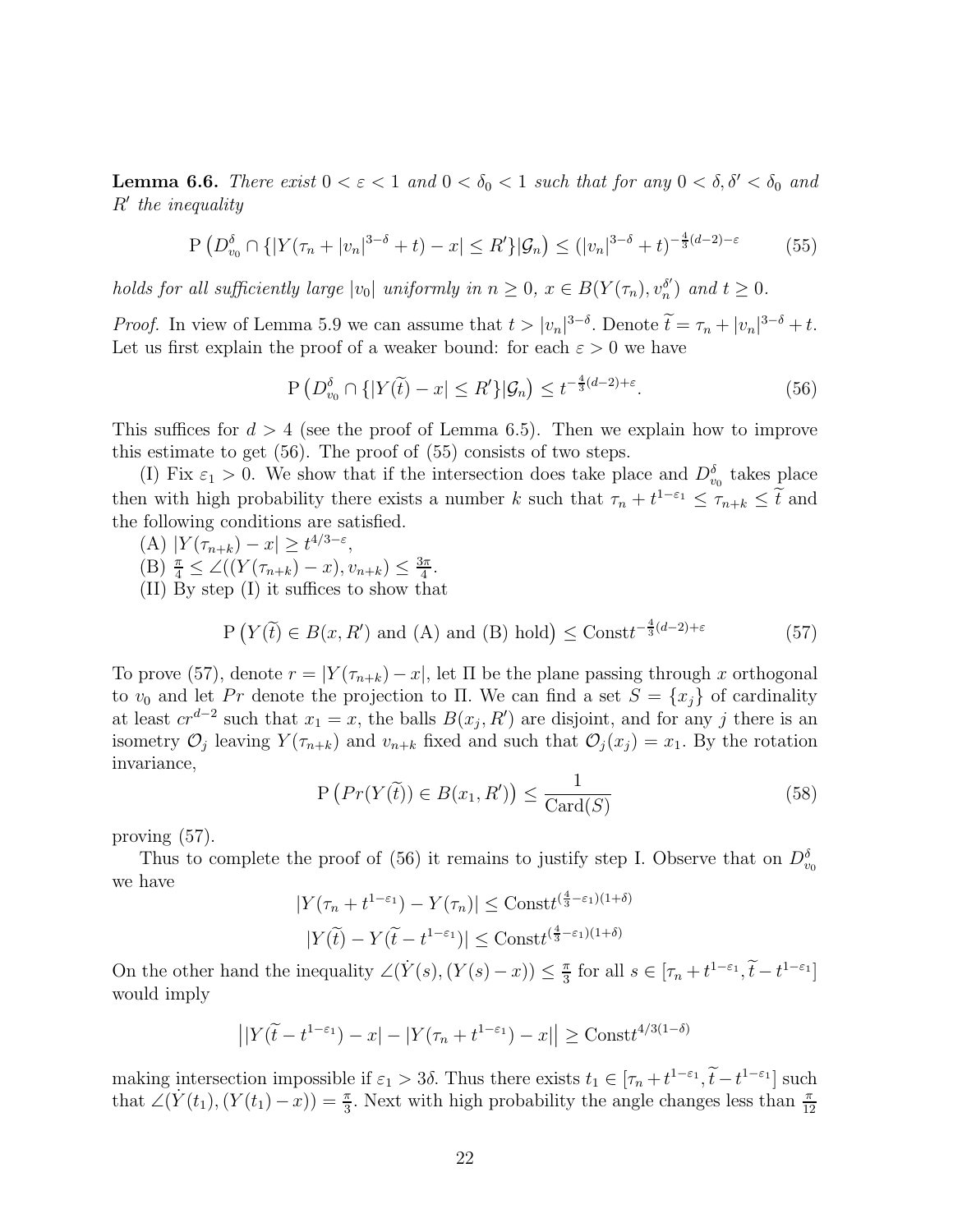on  $[t_1, t_1 + t^{(1-\epsilon_1)(3-\delta)}]$ . Thus the motion on this interval is well approximated by a straight line and consequently there is  $t_2 \in [t_1, t_1 + t^{(1-\varepsilon_1)(3-\delta)}]$  such that

$$
|Y(t_2) - x| \geq \text{Const}^{(1-\varepsilon_1)(3-\delta)} t^{1/3-\delta}.
$$

Taking k to be the first number such that  $\tau_{n+k} > t_2$  establishes our claim.

Now let us now indicate how to prove the lemma in full generality. We need to prove (57) with  $-\varepsilon$  instead of  $\varepsilon$  in the right-hand side. In the arguments leading to (57) we only used the projection on the plane orthogonal to  $v_{n+k}$ . Now we consider the projection of the process onto the  $v_{n+k}$  direction. During the time interval between  $\tilde{t} - t^{1/10}$  and  $\tilde{t}$ the projection of  $Y(s)$  can be well-approximated by a martingale, and as such by a timechanged Brownian motion. The time-change is almost linear on this small time interval, and thus the projection of  $Y(s)$  is approximated well by the integral of the Brownian motion. This allows us to gain an extra factor of  $t^{-2\varepsilon}$ . Observe that the derivation of (58) only involved rotation-invariance, and thus (58) remains valid if we replace the probability in the left-hand side by conditional probability with the condition which involves the projection of the process on the direction of  $v_{n+k}$ .  $\Box$ 

Proof of Lemma 6.5. Let

$$
s_k^n(\delta) = \tau_{n-1} + k(|v_n| + n^{1/4})^{-3\delta}, \ k = 0, ..., [(\tau_n - \tau_{n-1})(|v_n| + n^{1/4})^{3\delta}].
$$

As follows from the definition of  $D_{v_0}^{\delta}$ , for any R' these points form an R'-net in  $\gamma_n$  if  $|v_0|$ is sufficiently large. By applying  $(55)$  to  $x_k^n(\delta) = Y(s_k^n(\delta))$ , we obtain that

$$
P\left(D_{v_0}^{\delta} \cap \{\text{dist}(Y(\tau_n + |v_n|^{3-\delta} + t), \gamma_n) \le R'\}|\mathcal{G}_n\right) \le
$$
  
\$\le (|v\_n|^{3-\delta} + t)^{-\frac{4}{3}(d-2) - \varepsilon}(|v\_n| + n^{1/4})^{3\delta}\$

holds for all sufficiently large  $|v_0|$  uniformly in  $n \geq 0$  and  $t \geq 0$ . Since  $|\dot{Y}(t)| \leq (|v_0| +$  $(t^{1/3})^{1+\delta}$  on  $D_{v_0}^{\delta}$ , and R' was arbitrary,

$$
P\left(D_{v_0}^{\delta} \cap \gamma_n^{2R} \cap \overline{\overline{\Gamma}}_{n+1}^R(\delta) \neq \emptyset | \mathcal{G}_n\right) \leq P\left(D_{v_0}^{\delta} \cap \{\text{dist}(\overline{\overline{\Gamma}}_{n+1}(\delta), \gamma_n) \leq 3R\} | \mathcal{G}_n\right) \leq
$$
  

$$
\leq \int_0^{\infty} (|v_n|^{3-\delta} + t)^{-\frac{4}{3}(d-2) - \varepsilon} (|v_n| + n^{1/4})^{3\delta} (|v_0| + (\tau_n + |v_n|^{3-\delta} + t)^{1/3})^{1+\delta} dt \qquad (59)
$$

holds for all sufficiently large  $|v_0|$  uniformly in  $n \geq 0$ . It follows from the definition of  $D_{v_0}^{\delta}$ that

$$
|v_n| \le (|v_0| + n^{1/4})^{1+3\delta}
$$

on  $D_{v_0}^{\delta}$  for all sufficiently large  $|v_0|$ . Recall that

$$
\tau_n \le (n|v_0|^{-1} + n^{3/4})^{1+\delta}
$$

on  $D_{v_0}^{\delta}$  for all sufficiently large  $|v_0|$ . Since  $\varepsilon$  is fixed, using these estimates, it is easy to see that right-hand side of (59) can be made smaller than the right-hand side of (54) by taking a sufficiently small  $\delta$ .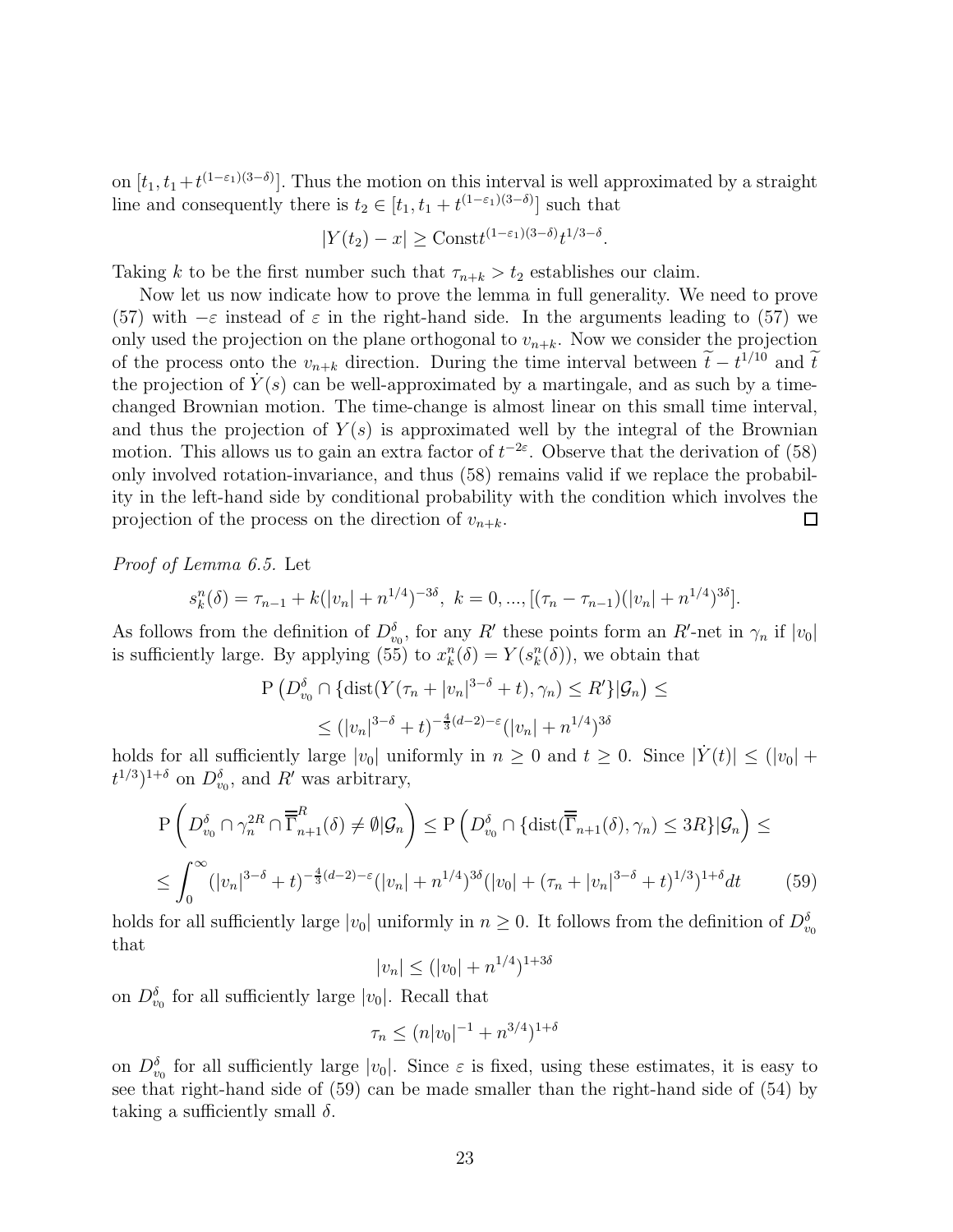### 7 The Convergence in Distribution

Here we prove Lemma 4.1(c). Recall that  $\Omega_{v_0}$  is given by (52).

Without loss of generality we can assume that  $c$  tends to infinity along a subsequence. For fixed  $v_0$ , let us prove that the family of processes  $\dot{Y}(c^3t)/c$  is tight, when restricted to the event  $\Omega_{v_0}$ . By the Arzela-Askoli Theorem, it is sufficient to show that for any  $T, \varepsilon, \eta > 0$  there are  $c_0$  and  $\varkappa_0 > 0$  such that

$$
P\left(\Omega_{v_0} \cap \{\sup_{0 \le s \le t \le T, t-s \le \varkappa} |\dot{Y}(c^3t)/c - \dot{Y}(c^3s)/c| > \varepsilon\}\right) < \eta
$$
\n
$$
(60)
$$

for  $c \geq c_0$  and  $0 < \varkappa \leq \varkappa_0$ .

Let  $T, \varepsilon, \eta > 0$  be fixed. Let  $n_* = n_*(\kappa, c)$  be the first time when  $|\dot{Y}(\tau_n)| \geq \kappa c$ . Take  $\kappa < \varepsilon/4$ . Define  $U_{\kappa,c}(t) = \dot{Y}(\tau_{n_*} + c^3t)/c$ . By Lemma 5.5, there is  $\varkappa > 0$  such that

$$
\mathbf{P}\left(\Omega_{v_0}\cap\{\sup_{0\leq s\leq t\leq T, t-s\leq \varkappa}|U_{\kappa,c}(t)-U_{\kappa,c}(s)|>\frac{\varepsilon}{2}\}\right)<\eta
$$

for large  $c$ . Now  $(60)$  follows easily.

From Lemma 6.4, the definition of  $D_{v_0}^{\delta}$ , and the tightness established above it follows that for any  $T, \varepsilon, \eta > 0$  there is  $\kappa > 0$  such that

$$
\mathbf{P}\left(\Omega_{v_0} \cap \{\sup_{t \in [0,T]} \left| U_{\kappa,c}(t) - \frac{\dot{Y}(tc^3)}{c} \right| \geq \varepsilon\}\right) < \eta
$$

for all sufficiently large c. Likewise, if  $\bar{\tau}_{\kappa}$  is the first time when  $|\bar{V}(\bar{\tau})| = \kappa$ , define  $\bar{U}_{\kappa}(t) = \bar{V}(\bar{\tau}_{\kappa} + t)$ . Then for any  $T, \varepsilon, \eta > 0$  there is  $\kappa > 0$  such that

$$
\mathbf{P}\left(\sup_{t\in[0,T]}\left|\bar{U}_{\kappa}(t)-\bar{V}(t)\right|\geq \varepsilon\right)<\eta.
$$

Finally, from Lemma 5.5 and the definition of  $\Omega_{v_0}$  it follows that the distribution of  $U_{\kappa,c}$ , considered over the space  $\Omega_{v_0}$  with the normalized measure, is close to the distribution of  $\bar{U}_{\kappa}$  if c is large enough. This completes the proof of Lemma 4.1.

# 8 Appendix

Here we sketch the proof of (21). It is clear that  $\eta_1 \leq T_0 = |v_0|^\alpha$  with high probability. Therefore, due to (20) and the proximity of  $y(t)$  and  $z_0(t)$  (formula (17)), (21) will follow if only we show that for any  $\delta > 0$  one can choose  $\alpha > 0$  such that

$$
E(|\tau_1 - \eta_1| \chi_{\{\max(\tau_1, \eta_1) \le T_0\}} \le |v_0|^{-3+\delta}
$$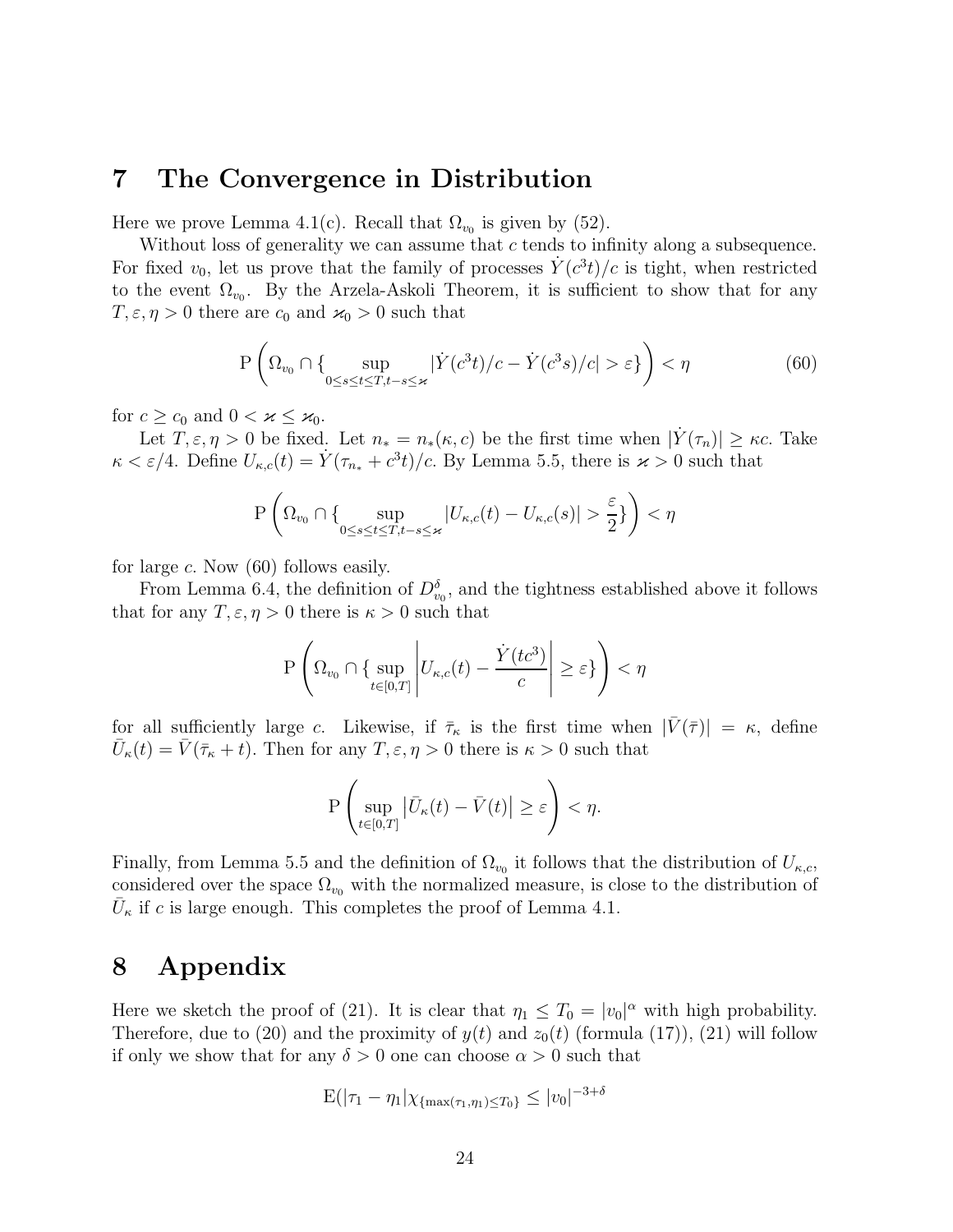for all sufficiently large  $|v_0|$ . We shall only prove that

$$
E((\tau_1 - \eta_1)^+ \chi_{\{\max(\tau_1, \eta_1) \le T_0\}}) \le |v_0|^{-3+\delta} \tag{61}
$$

since the inequality with  $\eta_1 - \tau_1$  instead of  $\tau_1 - \eta_1$  can be proved similarly.

Let  $\gamma > 0$  and  $0 \le q \le 2$ . We shall specify these constants later. For simplicity of notation, assume that  $v_0$  is directed along the  $x_1$ -axis, in the positive direction. Let  $S_{q,\gamma}$ and  $S_{q,\gamma}^+$  be the following random sets:

$$
S_{q,\gamma} = \{x \in \mathbb{R}^d : \text{dist}(x, z_0(\eta_1)) \ge 2R, \ v_0\eta_1 - 2R \le x_1 \le v_0\eta_1,
$$
  

$$
2R - |v_0|^{-q+\gamma} \le \sqrt{x_2^2 + ... x_d^2} \le 2R - |v_0|^{-q} + |v_0|^{-2}\},
$$
  

$$
S_{q,\gamma}^+ = \{x \in \mathbb{R}^d : \text{dist}(x, z_0(\eta_1)) \ge 2R, \ v_0\eta_1 - 2R \le x_1 \le v_0\eta_1,
$$
  

$$
2R - |v_0|^{-q} + |v_0|^{-2} < \sqrt{x_2^2 + ... x_d^2} \le 2R\}.
$$

Let  $\Gamma_{q,\gamma}$  be the following random set:

$$
\Gamma_{q,\gamma} = \{ x \in \mathbb{R}^d : x_1 = v_0 \eta_1 + |v_0|^{-2+2\gamma+\frac{q}{2}}, \sqrt{x_2^2 + ... x_d^2} \le |v_0|^{-2+\gamma} \}.
$$

Let  $U_{q,\gamma}$  be the following random set:

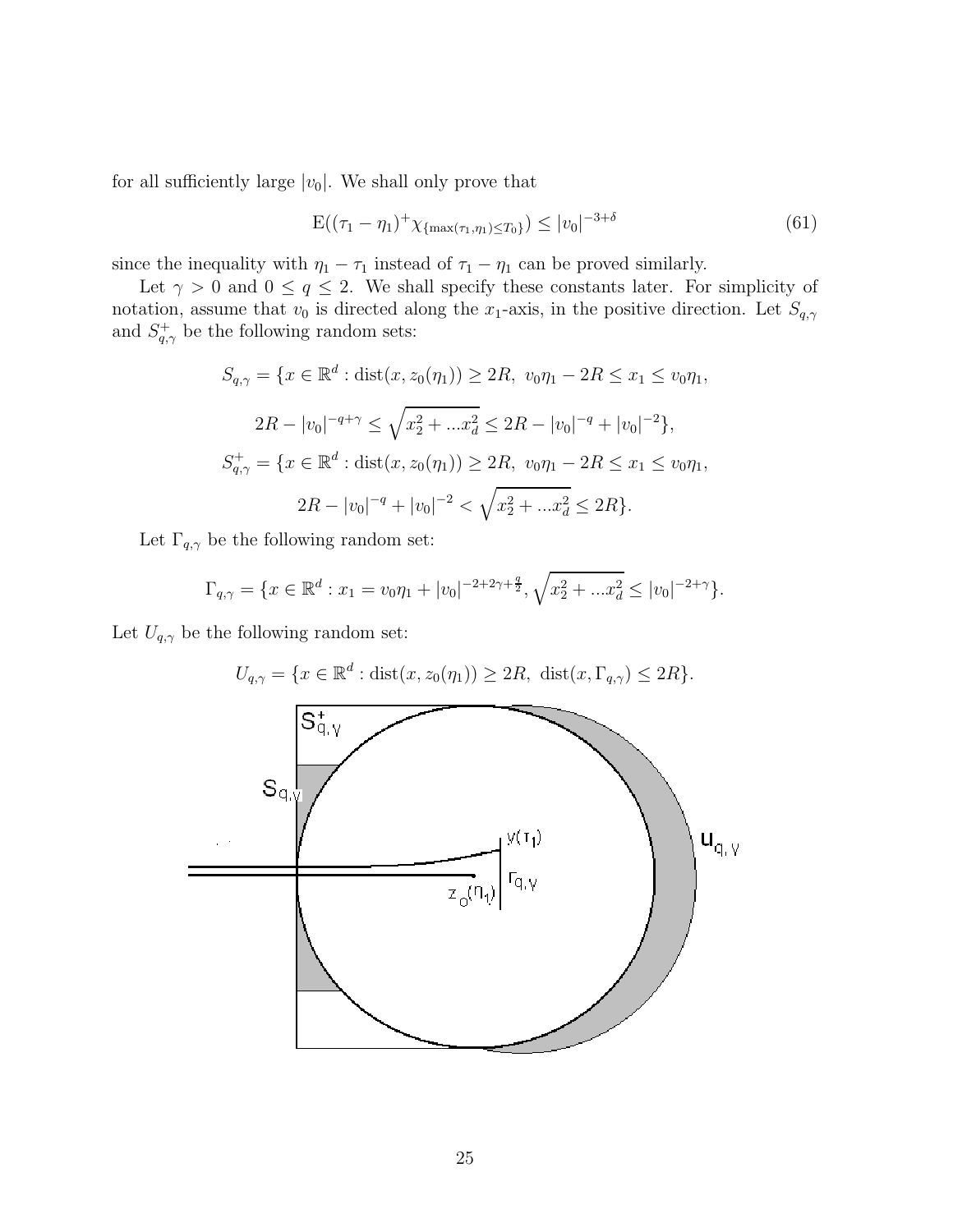Let  $\mathcal{E}_{q,\gamma}^S$  be the event that at least one of the points  $r_1, r_2, ...$  belongs to  $S_{q,\gamma}$  but none belong to  $S_{q,\gamma}^+$ . Let  $\mathcal{E}_{q,\gamma}^U$  be the event that at least one of the points  $r_1, r_2, ...$  belongs to  $U_{q,\gamma}$ . Let A be a point on the semi-axis  $\{x \in \mathbb{R}^d : x_1 \geq 0, x_2 = ... = x_d = 0\}$ . Note that  $\mathcal{E}_{q,\gamma}^S$  and  $\mathcal{E}_{q,\gamma}^U$  are independent when conditioned on  $\{z_0(\eta_1)=A\}$ . The respective conditional probabilities can be estimated from above by  $|v_0|^{-q+2\gamma}$  and  $|v_0|^{-2+3\gamma+\frac{q}{2}}$  for all sufficiently large  $|v_0|$ . Therefore,  $P(\mathcal{E}_{q,\gamma}^S \cap \mathcal{E}_{q,\gamma}^U) \leq |v_0|^{-2+5\gamma-\frac{q}{2}}$ .

Let us examine the contribution to the expectation (61) from the event  $\mathcal{E}_{q,\gamma}^{S}$ . First,

$$
\mathbf{E}(\chi_{\mathcal{E}_{q,\gamma}^S\cap\mathcal{E}_{q,\gamma}^U}(\tau_1-\eta_1)^+\chi_{\{\max(\tau_1,\eta_1)\leq T_0\}})\leq T_0\mathbf{P}(\mathcal{E}_{q,\gamma}^S\cap\mathcal{E}_{q,\gamma}^U)\leq |v_0|^{\alpha-2+5\gamma-\frac{q}{2}}.
$$

Note that the power  $\alpha - 2 + 5\gamma - \frac{q}{2}$  $\frac{q}{2}$  can be made less than  $-3 + \delta$  by selecting small γ and α close to -1. Next, note that with high probability the trajectory  $y(t)$  reaches the set  $\Gamma_{q,\gamma}$  between times  $\eta_1$  and  $\eta_1 + |v_0|^{-3+3\gamma+\frac{q}{2}}$  due to the proximity of  $y(t)$  and  $z_0(t)$ . Note that the distance between  $\Gamma_{q,\gamma}$  and  $S^+_{q,\gamma}$  is greater than 2R. Therefore, on  $\mathcal{E}^S_{q,\gamma} \setminus \mathcal{E}^U_{q,\gamma}$ , none of the points  $r_1, r_2, ...$  belongs to the  $2R$ -neighborhood of the point where  $y(t)$  first intersects  $\Gamma_{q,\gamma}$ . Therefore, for any  $N > 0$ ,

$$
\mathbf{E}(\chi_{\mathcal{E}_{q,\gamma}^S \setminus \mathcal{E}_{q,\gamma}^U}(\tau_1 - \eta_1)^+ \chi_{\{\max(\tau_1,\eta_1) \le T_0\}}) \le |v_0|^{-3+3\gamma+\frac{q}{2}} \mathbf{P}(\mathcal{E}_{q,\gamma}^S) + |v_0|^{-N} \le |v_0|^{-3+6\gamma-\frac{q}{2}}.
$$

Again, the power  $-3 + 6\gamma - \frac{q}{2}$  $\frac{q}{2}$  can be made less than  $-3 + \delta$  by selecting small  $\gamma$ . We have thus obtained that

$$
E(\chi_{\mathcal{E}_{q,\gamma}^S}(\tau_1 - \eta_1)^+ \chi_{\{\max(\tau_1,\eta_1) \le T_0\}}) \le |v_0|^{-3+\delta}.
$$
 (62)

Note that for fixed  $\gamma$  one can find finitely many numbers  $q_1, ..., q_n \in [0,2]$  such that  $P(\bigcup_{i=1}^{n} \mathcal{E}_{q_i,\gamma}^S) = 1$ . Therefore, (62) implies (61).

## References

- [1] Dolgopyat D., Koralov L. Avergaging of Hamiltonian flows with an ergodic component, preprint.
- [2] Dolgopyat D., De La Llave R. Stochastic Acceleration, manuscript.
- [3] Durr D., Goldstein S., Lebowitz J., Asymptotic Motion of a Classical Particle in a Random Potential in Two Dimensions: Landau Model, Comm. Math. Phys. 113 (1987) 209-230.
- [4] Kesten H., Papanicolaou G. A Limit Theorem for Stochastic Acceleration, Comm. Math. Phys. **78** (1980/81) 19-63.
- [5] Khasminskii R. Z. A limit theorem for solutions of differential equations with a random right hand part, Teor. Verojatnost. i Primenen 11 (1966) 444–462.